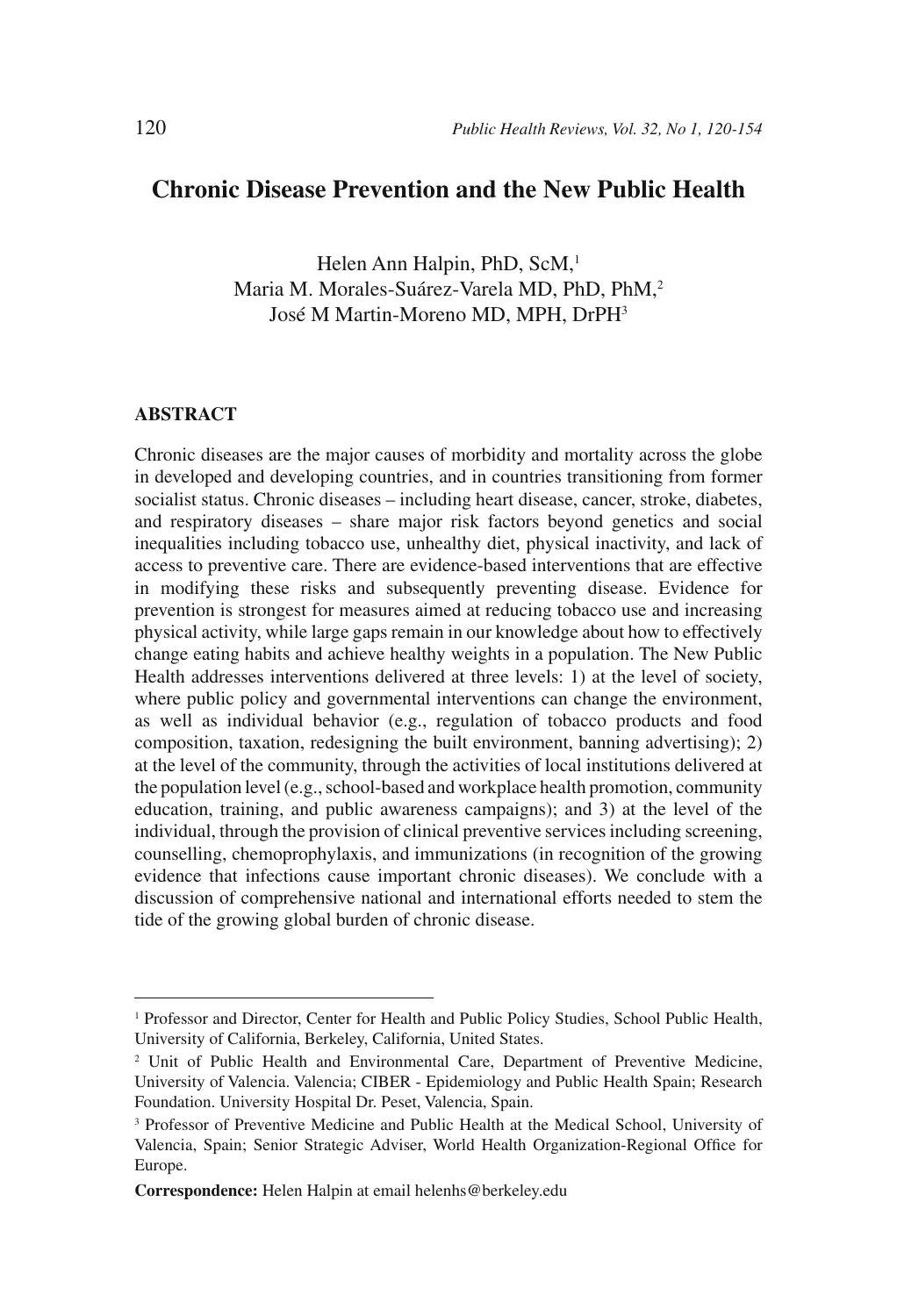**Key Words:** chronic diseases, European health, prevention, New Public Health, health promotion, public policy, preventive care, risk factors, tobacco, diet, physical activity, obesity, heart disease, cancer, stroke, diabetes, screening, chemoprophylaxis, immunizations

## **INTRODUCTION**

The impact of chronic conditions has been underappreciated by society and by health systems in terms of its acute social and economic effects on populations. Despite accounting for around 60 percent of all deaths worldwide, chronic diseases are surprisingly neglected on the public health agendas of most nations and regions, particularly in low and middle-income countries (LMICs), where more attention has traditionally been paid to infectious diseases.1 Once associated with rich, industrialized nations, chronic diseases are now the leading causes of death in the developing world, as well.<sup>2</sup> The largest increase in overall disease burden, mainly due to chronic disease, is concentrated in Central Asia. Existing data on mortality, years of life lost (YLL), and Disability Adjusted Life Years (DALYs) reveal a 10 percent rise in the global burden of disease due to chronic diseases in LMICs from 1990 to 2001.3

The paradigm of how we view chronic diseases is also shifting. The relationship between chronic diseases and non-communicable diseases has often been confused as synonymous, or at least closely linked; however, this notion is increasingly being exposed as outdated. Today, we know that infectious agents such as human papillomavirus (HPV), hepatitis B virus (HBV), and *Helicobacter pylori* can cause cancer of the cervix, liver, and stomach, respectively. Moreover, as life expectancies rise in most countries due to better and more available healthcare, chronic disease prevalence is increasing in populations that perhaps would have had shorter life expectancy in the past, presenting new demands for struggling health systems to improve the health of the middle-aged and the elderly. Likewise, our knowledge on how to combat some diseases such as HIV/AIDS, is gradually transforming once fatal infectious diseases into long-term chronic conditions.

These trends, together with the worldwide increase in hypertension and cancer due to population aging and modifications in health behaviors, contribute to the sharp rise in the prevalence of chronic diseases. These pathologies now cause the greatest share of death and disability in the world. In 2005, at least 35 million people of all ages, nationalities, and socioeconomic levels died from heart disease, stroke, cancer, diabetes, respiratory disease, and other chronic diseases.<sup>4</sup> In this paper, we have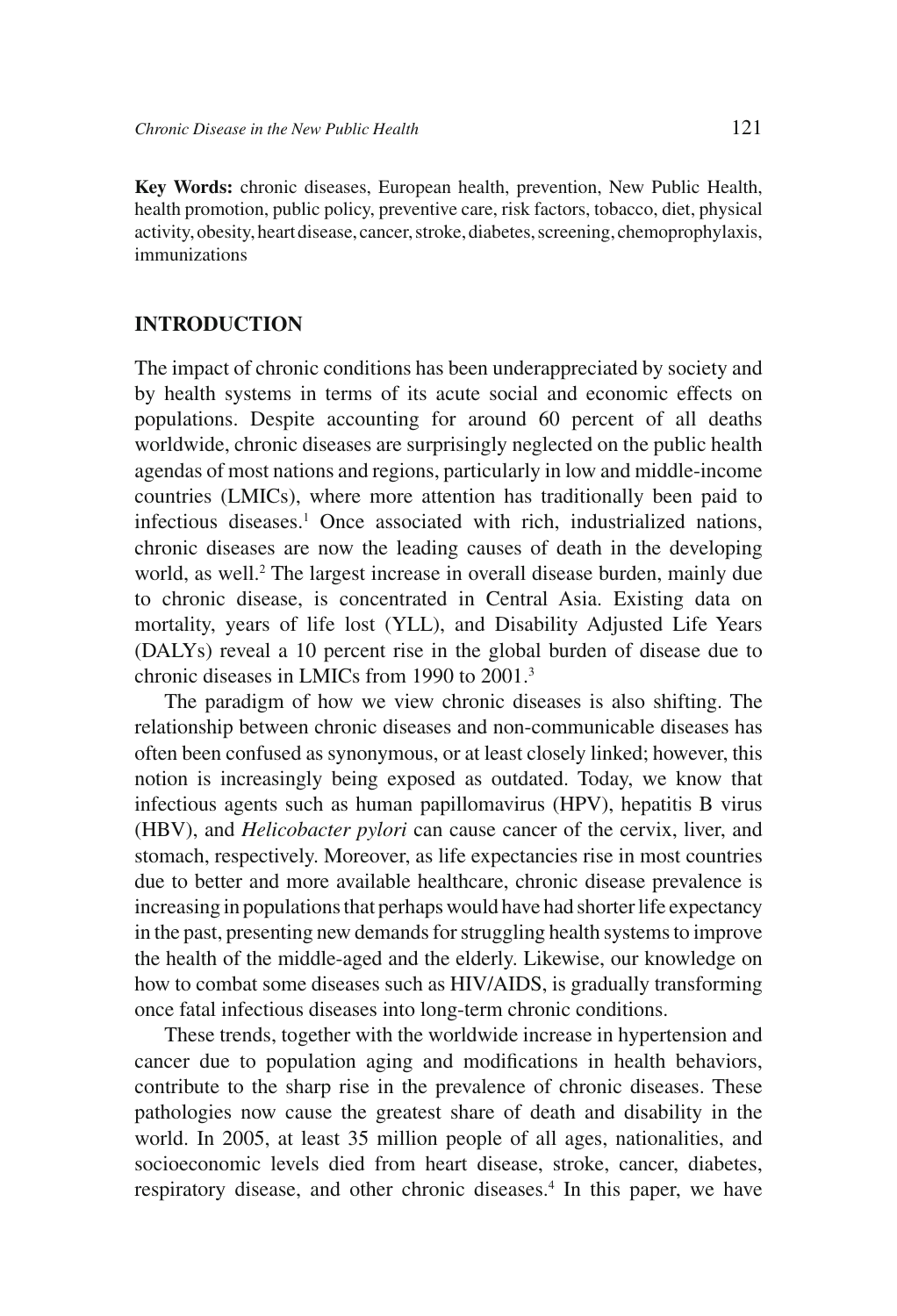chosen to focus on three major chronic conditions: cardiovascular disease (CVD) (heart disease and stroke), cancer, and diabetes. Together, these conditions are not only responsible for most chronic disease morbidity, but also around 45 percent of total mortality worldwide.<sup>1</sup>

We describe global trends in chronic disease burden and epidemiology, including those factors in play in increasing or decreasing the incidence, prevalence, and mortality of these broad disease categories. We also review current knowledge of effective preventive strategies, encompassed under the concept of the New Public Health. Traditional public health activities were highly successful in limited areas of sanitary and hygienic activities, surveillance of infectious diseases and clinical interventions (such as vaccinations, and maternal and child health). The New Public Health refers to a more holistic, multidisciplinary, and multi-sectoral approach to improving population health by tackling risk factors at an individual, community, and societal level.

# **GLOBAL SPREAD OF CHRONIC DISEASE OVER THE PAST TWENTY YEARS**

#### **Cardiovascular Disease**

Approximately 17 million people die annually of CVD, making it the leading cause of death worldwide. However, since 1950, we have made considerable progress in reducing this disease burden. Age-adjusted death rates from CVD in the United States, as in most industrialized nations, have declined 60 percent, representing one of the most important public health achievements of the  $20<sup>th</sup>$  century.<sup>5</sup> This progress is due to improved prevention, diagnosis, and treatment, in particular reduced tobacco use among adults, lower levels of blood pressure and blood cholesterol, and widespread use of effective medical treatments.<sup>6</sup> Paradoxically, however, the burden of disease is still rising. Demographic changes brought on by aging and longer life expectancy result in greater numbers of elderly people, and consequently more deaths due to CVD, despite the improved adjusted mortality rates.7

CVD constitutes an even bigger threat in LMICs, where 80 percent of the global disease burden is found. Variations in death rates are marked: they are lower in populations with short life expectancy and begin to rise as the middle class expands. Thus, it is no surprise that the prevalence of these diseases is rising most quickly in Southeast Asia and the Eastern Mediterranean regions.<sup>8,9</sup>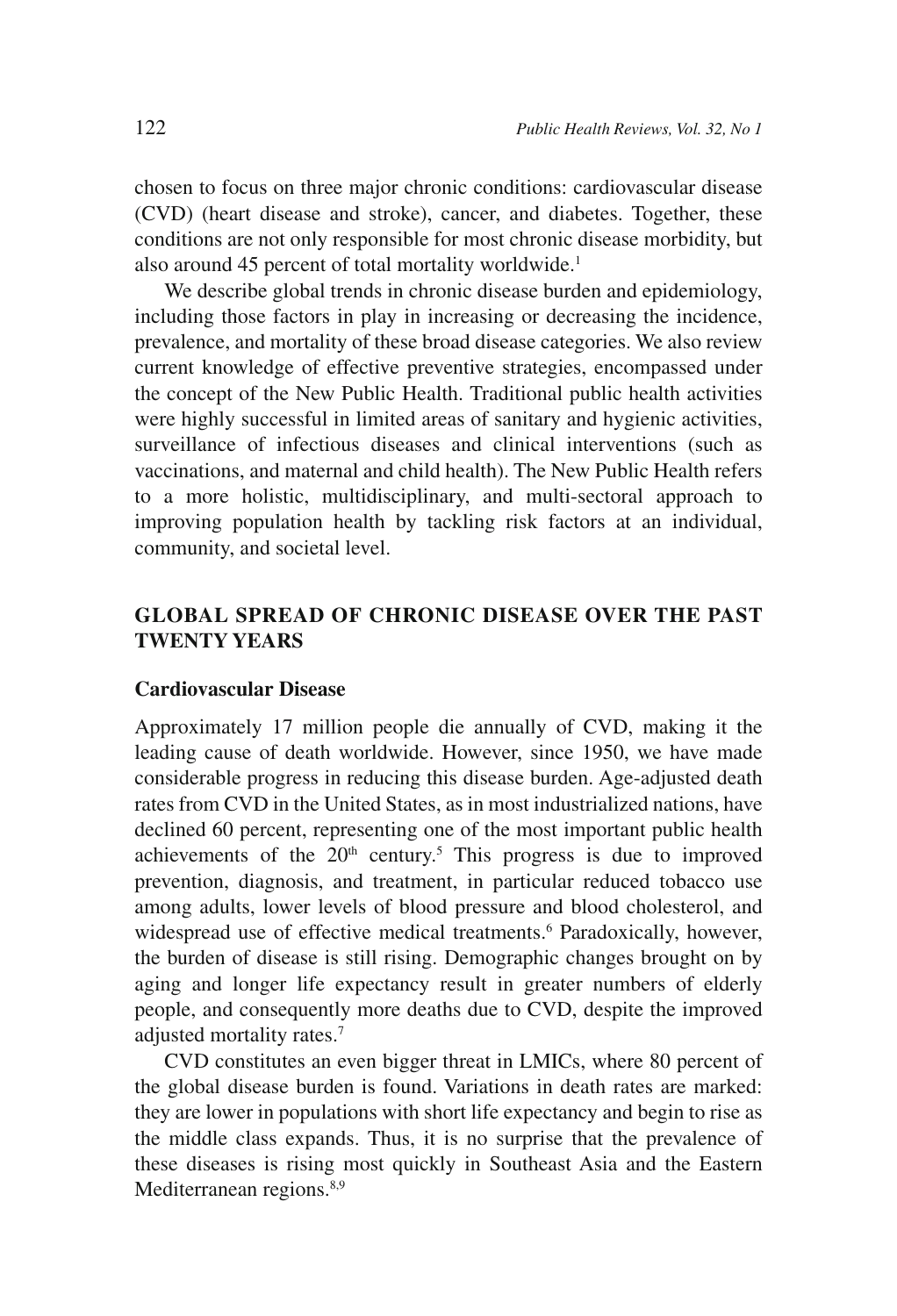Stroke is an important element of CVD morbidity, disability and mortality. However, the burden does not fall evenly throughout all populations. Those who have suffered one stroke are particularly vulnerable to further episodes. Although incidence is higher for men, strokes affect women more seriously.<sup>10</sup> Furthermore, relatively disadvantaged racial, ethnic, and socioeconomic groups show higher incidence rates. While such variations also occur within countries, the excess burden of stroke mortality is concentrated in Russia and the Newly Independent States, as well as Mongolia, sub-Saharan Africa, China, and India.<sup>5</sup> Moreover, even where advanced technology and facilities are available, 60 percent of those who suffer a stroke die or become dependent. Given these bleak statistics and the high cost of treatment and long-term care, preventive strategies, such as prevention and control of hypertension, are our most effective tools in fighting this disease. $11$ 

Indeed, hypertension – a major risk factor for CVD and other pathologies – constitutes a heavy social and economic burden because it directly contributes to the loss of DALYs for citizens and represents considerable healthcare expenditures for society<sup>12</sup>; untreated hypertension shortens life expectancy by approximately five years.<sup>13</sup> Despite therapeutic advances, prevalence is increasing worldwide, $14$  as is the number of people with uncontrolled high blood pressure.15 In 2000, over a quarter of the world's adult population had hypertension, and the proportion is expected to increase to 29 percent by  $2025$ .<sup>16</sup> While population aging is a significant factor in this rise, it is an incomplete explanation of why mortality and disease burden are increasing. Rodgers and colleagues have noted that up to 43 percent of the disease burden due to hypertension occurs in adults under 60 and is evenly distributed among men and women.<sup>17</sup>

#### **Cancer**

Until recently, any cancer diagnosis evoked the specter of a long, painful death; fortunately, research and medical sciences have made great strides in discovering the causes and finding effective treatments. At least onethird of cancer is now preventable and another third can be detected early and treated effectively.18,19 Yet achieving the full potential for prevention and treatment of cancer poses significant challenges, particularly as the world population ages in the coming decades. Assuming an annual increase in cancer incidence and mortality of 1 percent, by 2030 there could be up to 26.8 million new cases of cancer and 17.1 million cancer deaths every year, as well as 80 million people living with cancer within 5 years of diagnosis.20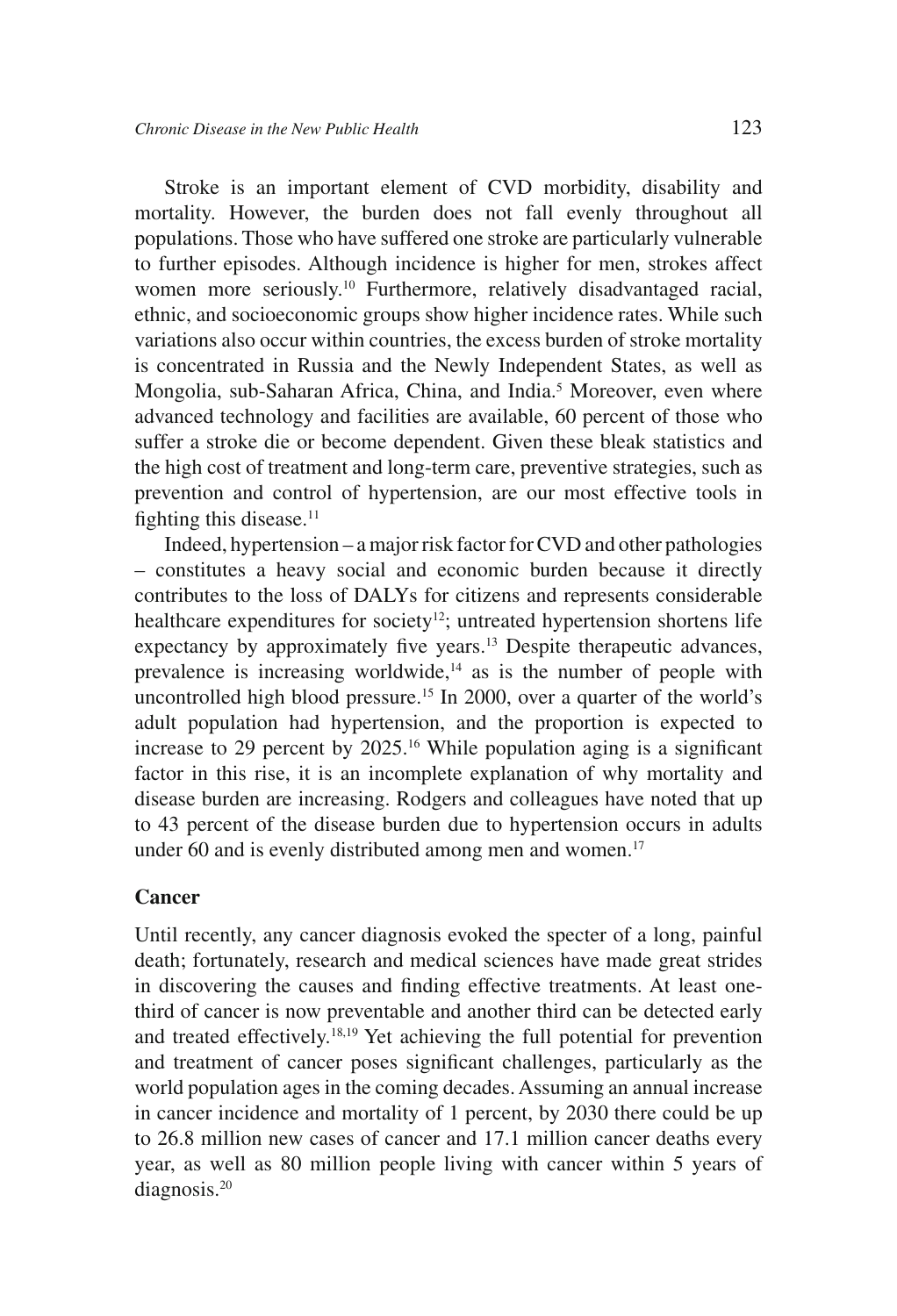In 2007, there were over 12 million new cancer cases, 7.6 million cancer deaths, and over 24 million cancer survivors globally. The most common cancers diagnosed globally were lung cancer (1.5 million), breast cancer (1.3 million), and colorectal cancer (1.2 million). Lung cancer (1.45 million deaths) ranked first in the mortality scale, followed by stomach cancer (800,000 deaths), and liver cancer (680,000 deaths). Among men, the most common causes of cancer mortality are lung, stomach, liver, colorectal, esophagus and prostate; among women they are breast, lung, stomach, colorectal and cervical<sup>21,22</sup>

Incidence, prevalence, and survival rates for specific cancers reveal much about health equity within and between countries. This is less clear for poor-prognosis cancers, such as pancreatic cancer, where relatively little is known about their causes, and the mortality rates for those diagnosed approaches 100 percent worldwide. Those cancers that are highly susceptible to preventive measures, screening, and treatment tell a different story. Easily treatable if women undergo regular Pap screening,<sup>23</sup> cervical cancer is a clear case where secondary prevention and treatment can avert hundreds of thousands of deaths of relatively young women globally. Moreover, new knowledge on the fundamental role of the HPV as a direct cause of cervical cancer has led to development of effective vaccines against this infection, which has opened the possibiltity of controlling and potentially eliminating this disease – at least in areas where girls and women have access to immunizations.<sup>24,25</sup>

#### **Diabetes Mellitus**

Diabetes mellitus is a major risk factor for heart disease, stroke, hypertension, dyslipidemia, Metabolic Syndrome, and end stage renal disease.26 CVD mortality among persons with diabetes is estimated at about 75-80 percent,<sup>27</sup> with markedly worse results for men.<sup>28</sup> Currently affecting about 285 million people worldwide, the prevalence of diabetes is projected to increase over 50 percent in the next 20 years, reaching 438 million people, or nearly 8 percent of the adult population.29 The most at-risk individuals are those suffering from dysglycaemia, or the disturbance of blood-sugar regulation.30

The main risks driving prevalence of diabetes upwards are related to poor diet, lack of physical activity, and obesity. The westernization of lifestyles and increased urbanization originating in industrialized nations has spread to LMICs, as well. Thus, as with CVD and cancer, most of the growing burden of diabetes will be borne by the developing world.<sup>31,32</sup>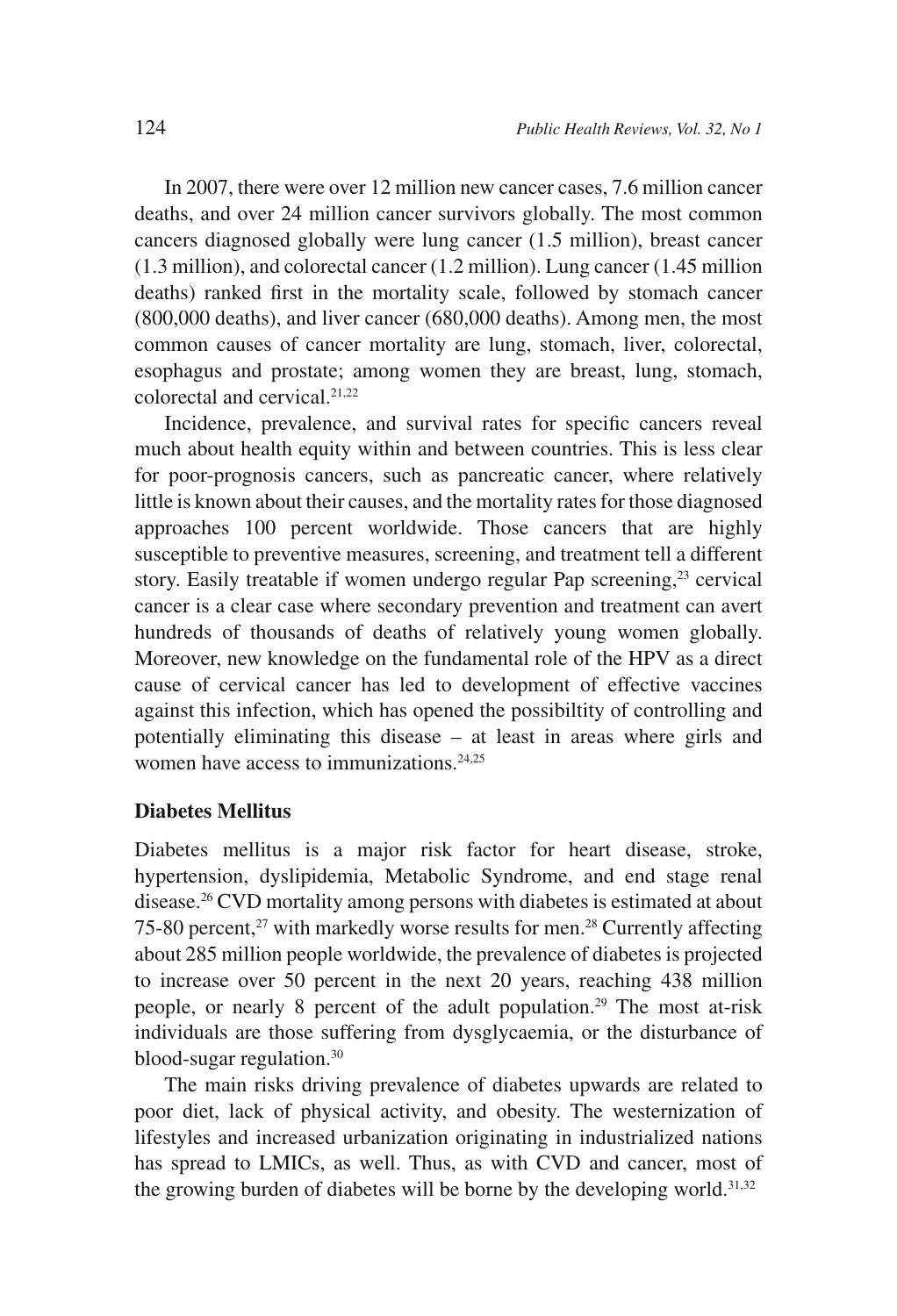### **CHRONIC DISEASE EPIDEMIOLOGY: SHARED RISK FACTORS**

Evidence shows that morbidity and mortality from chronic diseases can be greatly decreased by reducing the prevalence of the major behavioral risk factors for these conditions. Tobacco use, unhealthy diet, and lack of sustained physical activity are associated with many chronic conditions, as are specific preventable infections that lead to chronic disease. Because of the shared impact of these risk factors, a concerted effort to modify health behaviors inevitably has positive repercussions on the disease burden for CVD (heart disease and stroke), cancer, diabetes, respiratory diseases, and many other conditions. Estimations carried out by Ezzati and colleagues affirm that a concerted effort to target key risk factors for chronic diseases could have important repercussions on healthy life expectancy.<sup>33</sup> This strategy of changing health behaviors, together with increasing awareness of chronic conditions, and promoting the timely use of disease-screening practices, should be central to any effective and comprehensive public health strategy to prevent chronic disease.<sup>34</sup>

#### **Tobacco Use**

Scientific evidence of harm caused by smoking cigarettes reached a critical turning point in the mid-1960s.<sup>35</sup> At present, nearly 40 causes of death are known to be associated with tobacco use,<sup>36</sup> making it the most avoidable risk factor for premature death in the world. Tobacco has surpassed hypertension as the number one risk factor for loss of DALYs in developed regions,<sup>37</sup> where the burden is evenly distributed among men and women. Globally, tobacco-related illnesses cause almost 5 million deaths a year, most of them among men in developing countries.<sup>38</sup> Recent figures on tobacco prevalence indicate that the future disease burden linked to tobacco use will continue to rise (Figure 1).

Environmental tobacco or second-hand smoke, which is a Group 1 carcinogen, leads the list of avoidable risk factors for cancer, causing between 16 percent (in developing countries) and 30 percent (in industrialized countries) of cancers worldwide.<sup>39</sup> Nearly all lung cancers (about 87-91) percent in men and  $57-86$  percent in women) $40$  are attributable to tobacco use, along with most cancers of the esophagus, larynx, and oral cavity. Tobacco is also a significant risk factor for cancers of the bladder, pancreas, kidney, stomach, cervix, and nose, as well as myeloid leukaemia.<sup>25</sup>

Accumulated evidence has also established a direct causal link between tobacco use and CVD.41 Smokers are twice as likely as non-smokers to die from coronary heart disease,  $42$  and they are at serious risk for sudden cardiac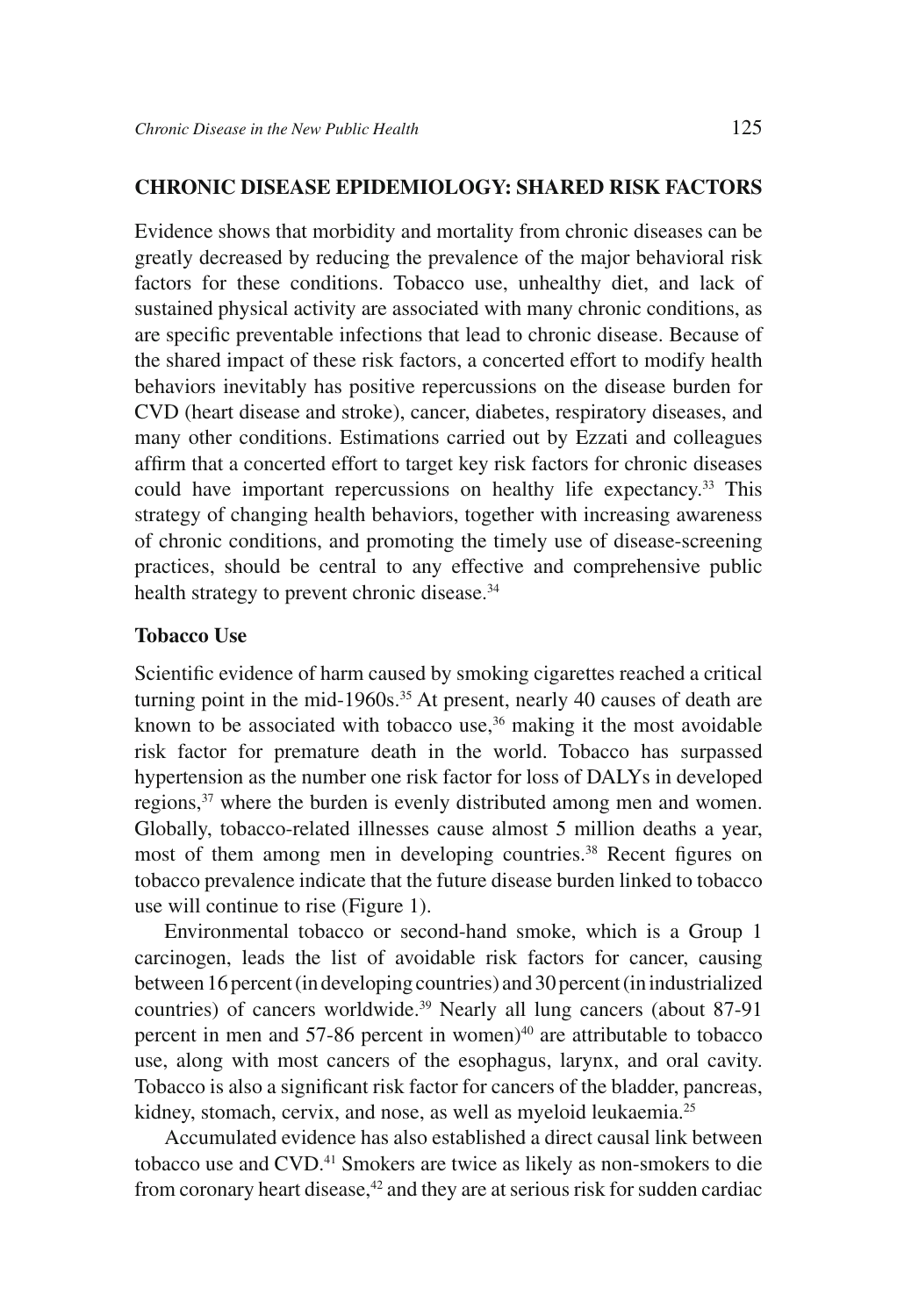death due to acute coronary thrombosis and stroke.43,44 Moreover, over 50,000 deaths from ischemic heart disease are associated with secondhand smoke annually,<sup>45</sup> making exposure to tobacco smoke a concern for the entire population, not just those who use tobacco products.



**Fig. 1.** Age-standardized estimates for smoking among adults, weighted by sex, 2006.

**Source:** WHO. WHO report on the global tobacco epidemic, 2009: Implementing smoke-free environments. Geneva: World Health Organization; 2009.

Tobacco use also increases the risk of acquiring or worsening diabetes.<sup>46</sup> It is associated with poorer metabolic control in persons with diabetes, $47$  as well as an increased risk for development of micro- and macrovascular complications and mortality.48,49

#### **Diet, Physical Activity, and Obesity**

These three risk factors are separate but closely intertwined and should therefore be considered both alone and in concert. Taken as a whole, the convergence of a poor diet, an inactive lifestyle, and obesity are a lethal combination to health, increasing the risk of developing a long list of chronic conditions, including CVD, diabetes mellitus, and cancer, as well as metabolic syndrome, gallbladder disease, osteoarthritis, and others. Obesity has reached epidemic proportions in industrialized nations and is rapidly rising in developing countries,<sup>50</sup> affecting women more than men<sup>17</sup>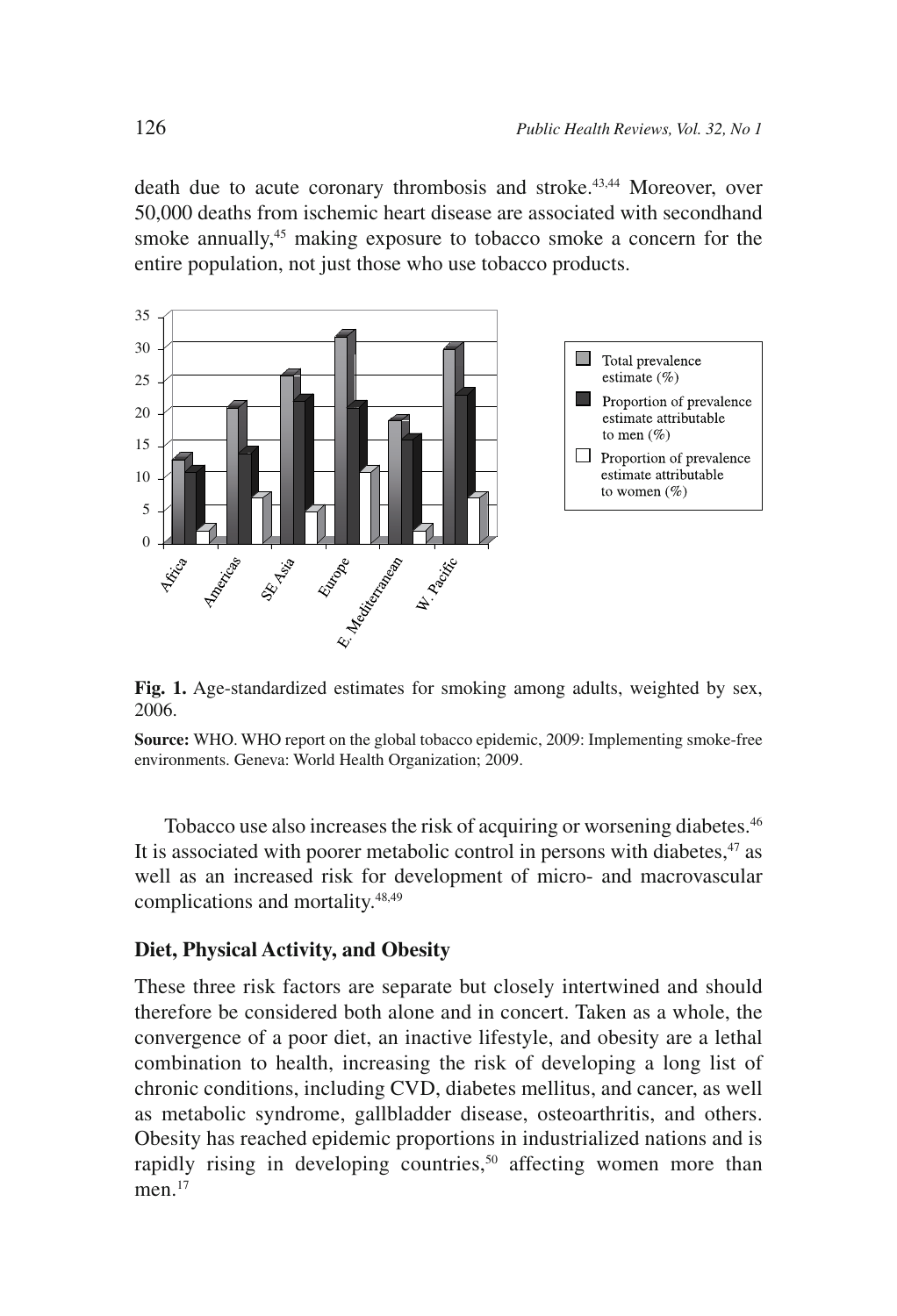Global dietary patterns are increasingly characterized by greater intake of high caloric sugar sweeteners, salt, animal fats, and edible oils. Meanwhile, energy expenditure is being reduced at work, at home, and during leisure activities, affecting all age groups. The inexorable trends of declining food prices, increased access to supermarkets, and large-scale urbanization are key underlying factors that drive these trends.<sup>51</sup> Despite the acute urgency of the problem, we still have much to learn about how these risk factors contribute to chronic diseases, and how to reverse the trend.<sup>52</sup>

#### **Considering Diet Patterns over Diet Content**

Gradually, nutritional epidemiology has moved from analyzing specific food items or micronutrients and their benefits or harms towards a more holistic view that identifies diet patterns and tendencies. Of these, the "Mediterranean diet," or "prudent diet" is the most commonly cited in a positive light. The term refers to dietary patterns found in olive-growing areas of the Mediterranean region, where there are common features in the consumption of specific foods and nutrients, such as olive oil as the main source of fat, whole grain cereals, a variety of fresh vegetables (plant foods) and fruits (as the main and usual dessert), frequent consumption of fish, moderate but consistent wine consumption with meals, and relatively low amounts of red meat. Among the common components identified in such a diet are: a high monounsaturated/saturated fat ratio and omega-3 fatty acids; ethanol intake at moderate levels; high intake of fiber, vitamins, folate, and natural antioxidants; and low intake of animal protein, all beneficial for human health. $53,54$ 

### **Physical Activity**

Physical activity and cardiorespiratory fitness, inversely associated with CVD morbidity and mortality, are promising pathways towards reducing chronic disease risk and improving overall health. Studies have shown that sustained physical activity at moderate to vigorous levels yields multiple health benefits at all ages, including a lower risk of incident diabetes and hypertension. Moreover, moderate to vigorous exercise training can lower blood pressure in hypertensive adults<sup>55,56</sup> and act as a protective factor for some types of cancer, independently of weight.<sup>57</sup> As populations age, the importance of routine physical activity (e.g., walking rather than driving) will play an increasingly important role in health promotion.<sup>58</sup>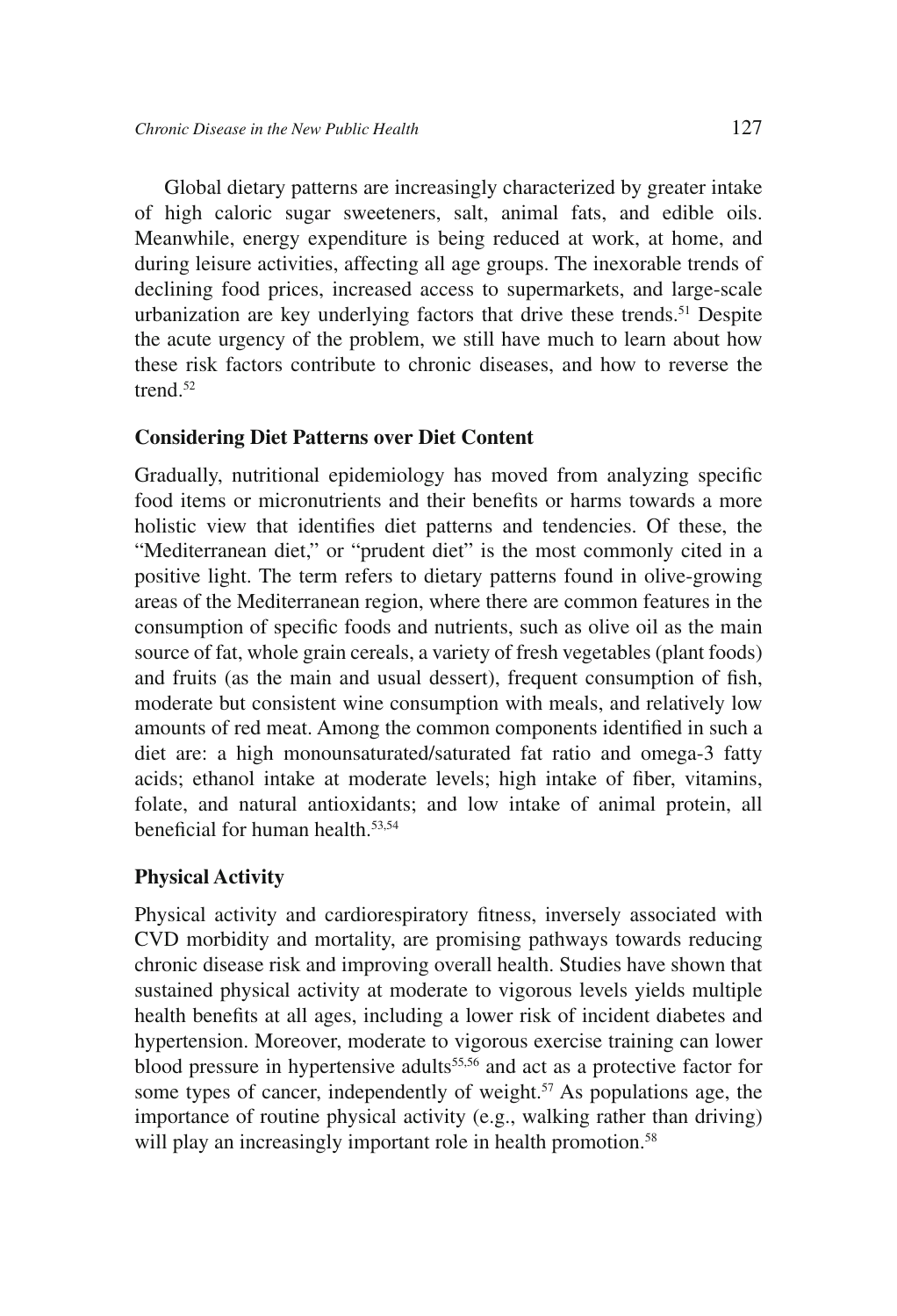### **Obesity**

Obesity, usually a direct result of poor diet and physical inactivity, is associated with a high risk of morbidity and mortality in the general population and is responsible for up to 39 percent of the global burden of CVD, causing worsening and rapid progression of diabetes, hypertension, dyslipidemia, and other components of the metabolic syndrome.<sup>59</sup> Excess weight also increases low-density lipoprotein cholesterol, hypertriglyceridemia, and glucose intolerance, and affects cardiac structure through direct maladaptive effects.

Obesity is also an important risk factor for several types of cancers. In Western Europe, overweight and obesity are the main causes of approximately 11 percent of colon cancer, 9 percent of breast cancer, 39 percent of endometrial cancer, 37 percent of esophageal adenocarcinomas, 25 percent of kidney cancer, and 24 percent of gallbladder cancer.<sup>25</sup>

Obesity and physical inactivity are both independent risk factors for type 2 diabetes, but obesity seems to play a more important role. The excessive free fatty acid released by adipose tissue leads to a decrease in insulin sensitivity of muscle, fat, and liver, which is followed by higher glucose levels and insulin resistance. Physical activity may increase insulin sensitivity, glucose disposal, and free fatty acid's oxidative capability. However, it has no noticeable effect on glucose regulation, insulin action, and other metabolic complications in obese individuals without additional weight loss. The positive biological interaction between obesity and physical inactivity support this combined pathophysiology.<sup>60</sup>

#### **Infectious Agents**

In addition to behavioral risk factors, infectious agents have also been found to increase the risk of developing some cancers.<sup>61,62</sup> The most well known of these is HPV, present in virtually all cervical cancer biopsies and 5.2 percent of total cancers.24 Likewise, hepatitis B (HBV) and hepatitis C (HCV) (together accounting for 4.9 percent of all cancers) are important risk factors for liver cancer and cirrhosis; and *Helicobacter pylori* (HP) (in 5.5 percent of all cancers) causes up to 65 percent of stomach cancers, in addition to much suffering from chronic peptic ulcers.<sup>63</sup> AIDS is also strongly associated with many cancers, particularly Kaposi's sarcoma and Non-Hodgkin's Lymphoma, but also Hodgkin's disease, myeloma, brain cancer, testicular cancer, and others.<sup>64</sup>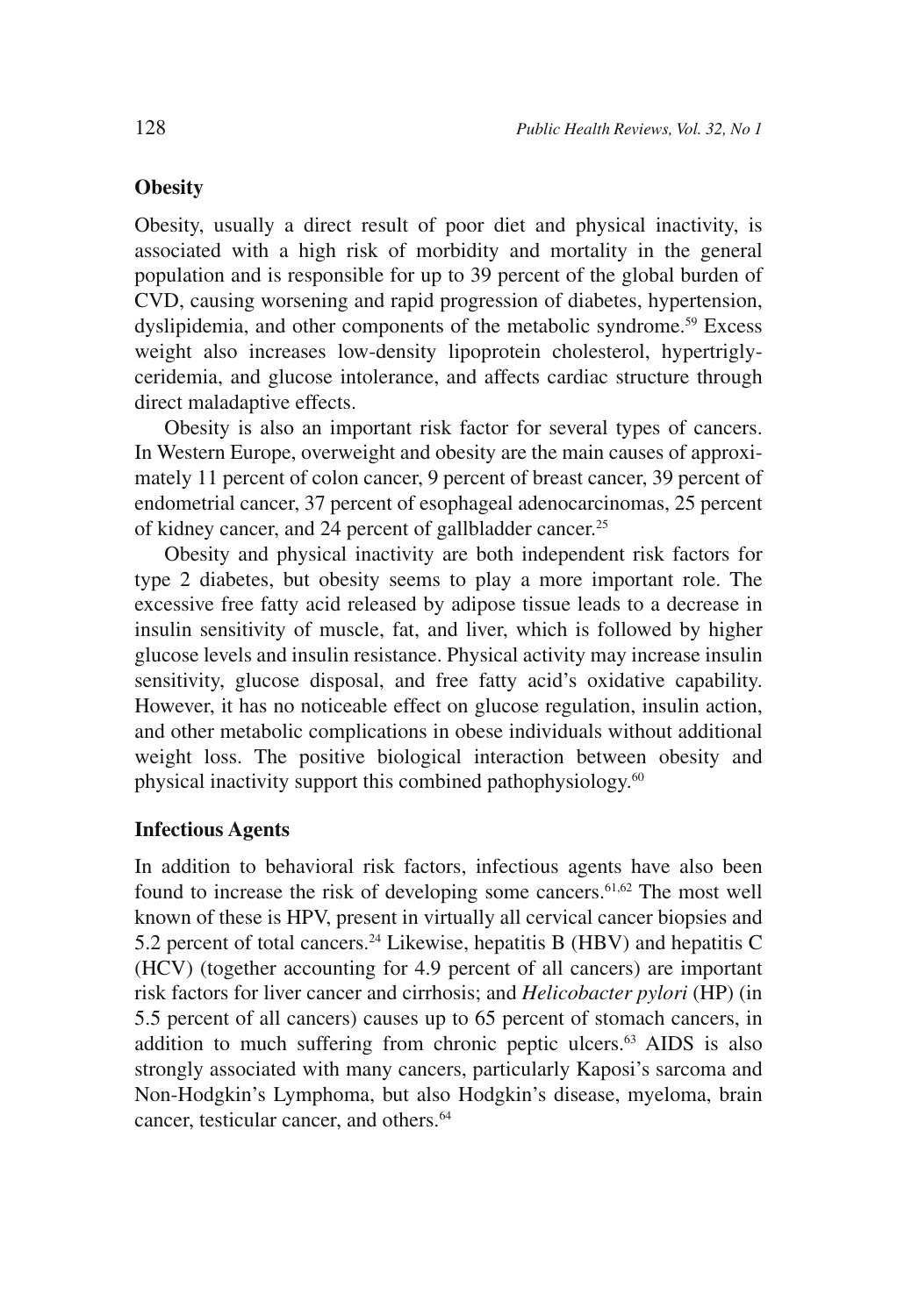#### **INTERVENTIONS FOR CHRONIC DISEASE PREVENTION**

A comprehensive and integrated New Public Health approach to chronic disease prevention focuses on the shared risk factors that contribute to the global burden of chronic disease morbidity, disability, and premature death. The prevention of chronic disease involves adopting effective interventions targeted at the major risk factors for chronic disease.<sup>65</sup> Below, we rely on the growing scientific evidence base to identify the most effective interventions targeted at the individual, community, and population levels.<sup>68</sup>

Evidence is strongest for measures aimed at reducing tobacco use and increasing physical activity in Western populations, while large gaps remain in our knowledge about how to effectively change eating habits and achieve healthy weights in a population. Despite valuable studies in lower income contexts,<sup>66</sup> the validity of many research results has not been established outside the industrialized world. In particular, many of the interventions that rely on the delivery of primary and preventive healthcare services are probably not feasible in many LMICs, where infrastructure is limited and funding is severely constrained.

Below we review the findings of available research, sharing recommendations that are strongly supported by current scientific evidence. It should be noted, however, that this field is extremely dynamic, with new research on clinical preventive care, as well as community- and populationbased interventions, emerging constantly. These circumstances – and the millions of lives that can be saved through effective public policy and public health action – demand that chronic disease prevention remain a top research priority.

Interventions are discussed under the three major strategies that effectively reduce chronic disease risk in a population: healthy public policy, community-based programs, and clinical preventive services.<sup>67</sup>

#### **Healthy Public Policy**

The first, also sometimes referred to as Health in All Policies, alludes to public policy and governmental interventions designed to change both the environment, as well as individual behavior to promote health and prevent chronic disease throughout society. The 1974 Lalonde report reopened the concept of a broad link between population health and economic, social, lifestyle, and environmental policy, in addition to genetic potential and medical care.<sup>68</sup> Since then, evidence has mounted to support intersectoral approaches across a broad spectrum of government actions as a key to effective public health improvement.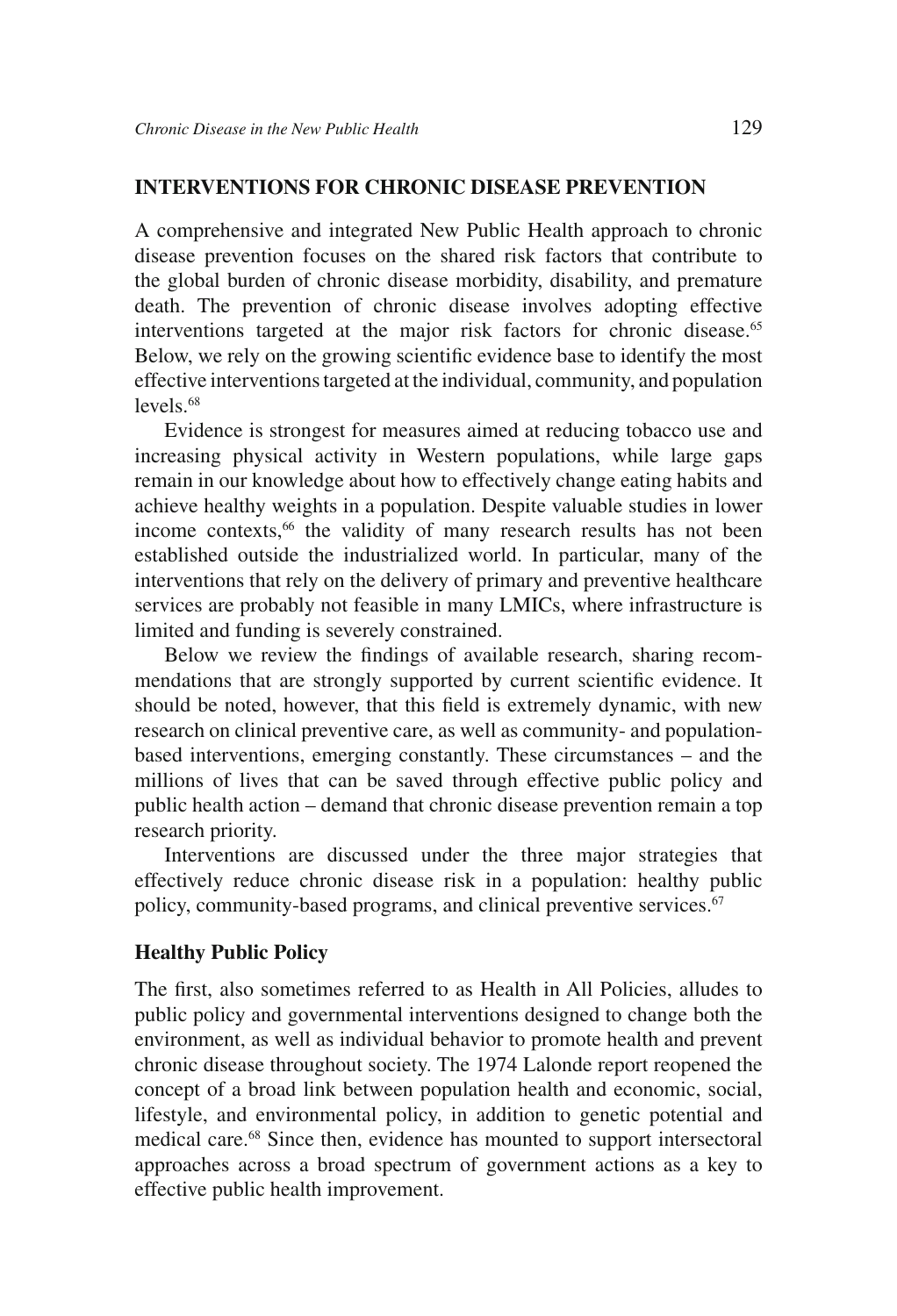#### **Community-Based Programs**

The second are community interventions by local institutions delivered at the population level. These may include school-based and workplace health promotion, community education, communication, training, public awareness campaigns, social support, city redesign, and public health and healthcare delivery system reforms.<sup>69</sup>

#### **Clinical Preventive Services**

Clinical preventive services delivered by health professionals to individuals are effective in the prevention and early detection of disease. Again, it is likely that LMICs face the greatest challenge in adopting this approach without significant development of their primary care infrastructure and resources targeted for this purpose.

The old nomenclature of "primary, secondary, and tertiary" prevention has been replaced by a taxonomy that describes the discreet preventive services delivered by health workers to patients. The problem with the old taxonomy is that services often fell under more than one category. Counselling services, for example, regarding tobacco use or healthy diet can be primary, secondary, and tertiary prevention. Instead, we have adopted the nomenclature used by the U.S. Preventive Services Task Force that categorizes preventive care into four types of services: 1) behavioral counselling services, 2) screening tests for asymptomatic disease, 3) chemoprophylaxis, and 4) immunizations.<sup>70</sup>

It should also be pointed out that most of the preventive services recommended here have been found to be highly cost-effective, though not necessarily cost-saving. By cost-effective, we mean that the cost per quality-adjusted life year (QUALY) is relatively low and the reduced burden of disease is relatively high. In a recent systematic review of the effectiveness and cost-effectiveness of clinical preventive services, the following were identified as being highly cost-effective for preventing chronic disease: aspirin chemoprophylaxis, tobacco use screening and brief intervention, hypertension screening, as well as colorectal, cervical, and breast cancer screening.<sup>71</sup> Each of these is discussed in more detail below.

### **Reducing Tobacco Use and Exposure**

Interventions to decrease the use of tobacco and exposure to second-hand smoke in a population are effective at all three levels – public policy, community-based programs, and individual clinical preventive services. The research evidence of their effectiveness in reducing premature death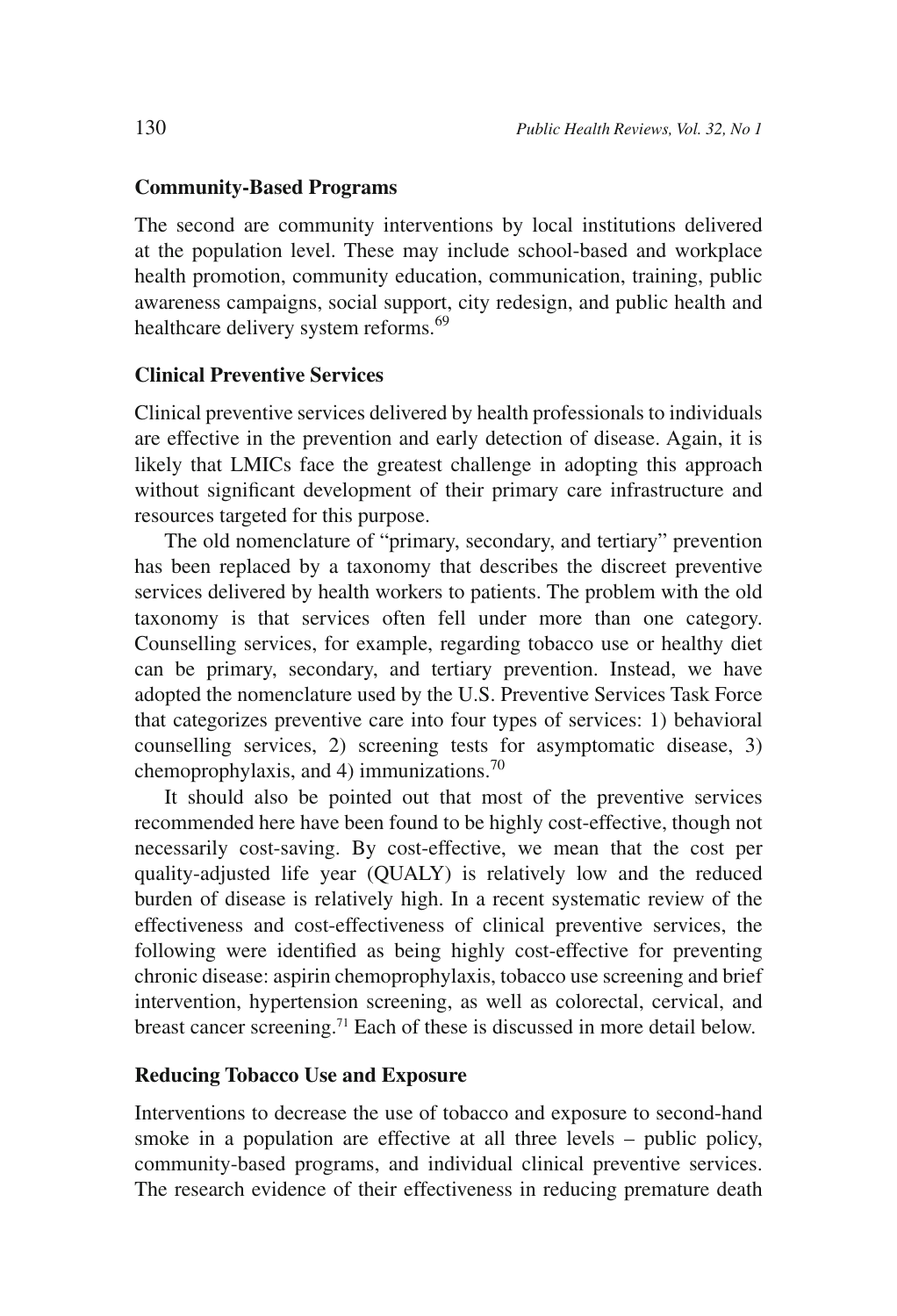and disease is well established. The WHO Framework Convention on Tobacco Control, a set of effective and cost efficient measures to reduce tobacco consumption and exposure, embodies this approach and provides a blueprint for the 167 countries which have ratified the treaty so far, which have chosen to address this risk factor in a comprehensive way.<sup>72</sup>

In addition, the evidence-based Clinical Practice Guideline for Treating Tobacco Use and Dependence developed by the U.S. Agency for Healthcare Research and Quality recommends specific treatments to help tobacco users quit based on a comprehensive review of the scientific literature on their efficacy and effectiveness.<sup>73</sup>

While all of the interventions detailed below have some impact when considered alone, there is a clear added value when they are implemented together, indicating that a truly comprehensive response from all levels of society is necessary in order to achieve the best results in tobacco use prevention and cessation.

#### **PUBLIC POLICY FOR REDUCING TOBACCO USE AND EXPOSURE**

Effective public policies that reduce tobacco use are reviewed below and include policies to reduce the demand for and restrict the supply of tobacco products, as well as to protect the public against harmful exposure to second-hand smoke.<sup>69,72</sup> A 2003 review of tobacco control efforts around the globe found that tobacco use can be reduced cost-effectively in high-, middle- and low-income countries.<sup>74</sup> Some of the most effective public policies designed to reduce consumption of tobacco products are those that decrease the demand for tobacco. These include:

*Raising excise taxes on tobacco:* Excise taxes are effective in reducing tobacco use in adolescents and adults, reducing tobacco consumption, and increasing tobacco cessation.<sup>69,72</sup>

*Lowering the cost of treatments:* Removing all out-of-pocket costs for tobacco dependence treatments (including behavioral counselling, nicotine replacement therapy, and other smoking cessation medications) is effective in increasing their use and subsequent quit rates. $69,72$ 

Non-price policies are widely used regulatory approaches which are also effective in reducing demand for tobacco and include:

*Regulating exposure to environmental tobacco smoke:* Smoking bans and restrictions of tobacco use in indoor workplaces, public transportation, public indoor spaces, and other public places are effective in reducing exposure to environmental tobacco smoke. $69,72$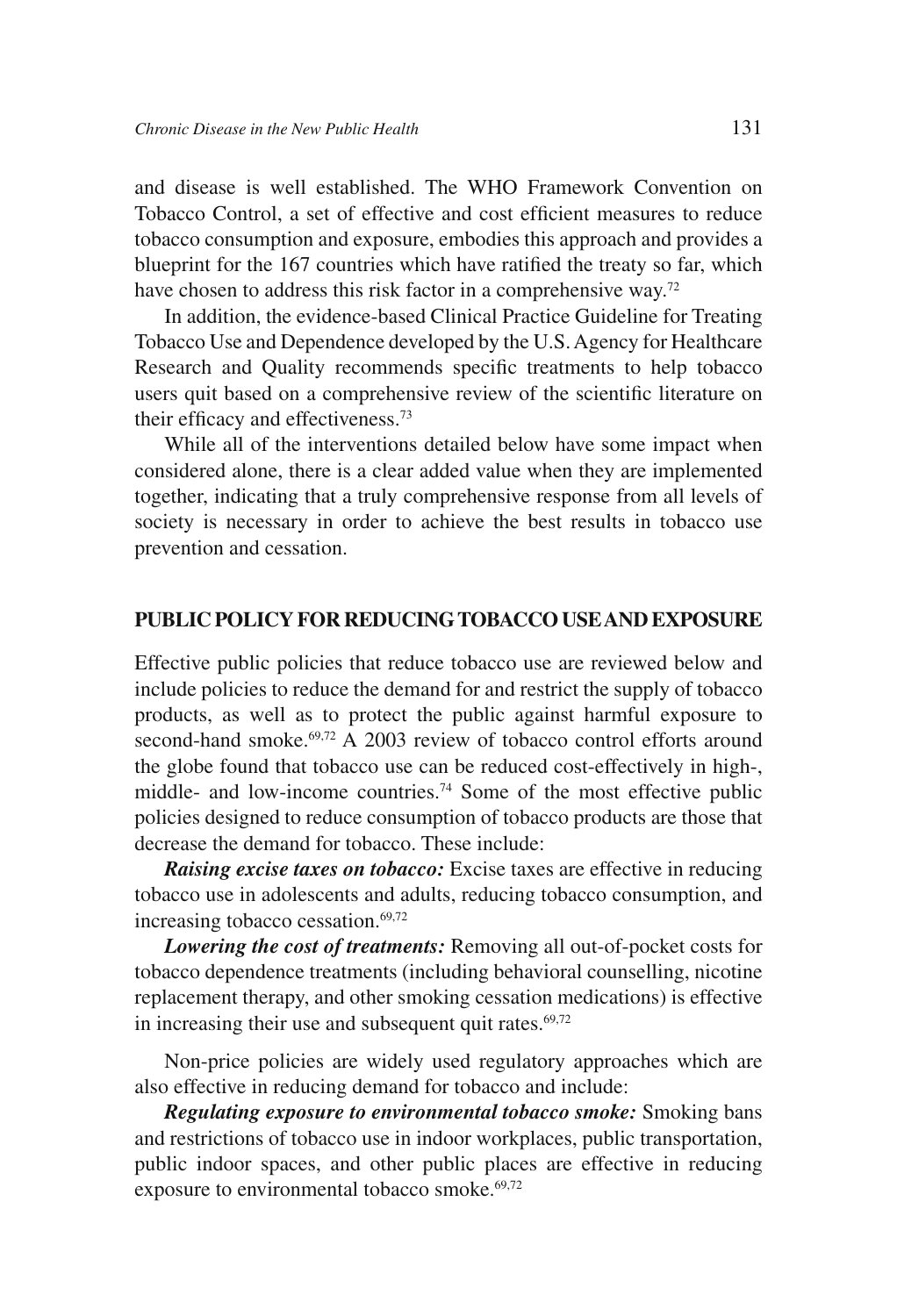*Regulating the contents of tobacco products:* Policies that require manufacturers and importers of tobacco products to disclose information about the toxic contents and harmful emissions of tobacco products to governmental authorities and the public are effective in reducing the demand for tobacco products.<sup>69,72</sup>

*Regulating packaging and labelling:* Policies that require that each pack and carton of tobacco products and any outside packaging and labelling carry health warnings on the harmful effects of tobacco use and toxic emissions of tobacco products are effective in reducing the demand for tobacco products.<sup>69,72</sup>

*Banning tobacco advertising, promotion, and sponsorship:* A comprehensive ban on advertising, promotion, and sponsorship of tobacco products reduces their consumption*,* as does a comprehensive ban on cross-border advertising, promotion, and sponsorship. $69,72$ 

Public policy is also effective in reducing the supply of tobacco products: *Prohibiting tobacco sales to minors:* Prohibiting the sale of tobacco to minors combined with active enforcement of retailer sales laws is effective in reducing the accessibility of tobacco products to minors, as is prohibiting the manufacture and sale of tobacco-related sweets, snacks, toys or any other tobacco products targeted to minors.<sup>69,72</sup>

*Regulating physical access to tobacco products:* Banning the sale of tobacco products in any manner that makes them directly accessible, such as on store shelves, and adopting a total ban on vending machine sales, reduces access to tobacco products.<sup>69,72</sup>

*Eliminating illicit trade:* The elimination of all forms of illicit trade of tobacco products is an effective component of tobacco control, reducing access to tobacco products.72

### **COMMUNITY-BASED PROGRAMS TO REDUCE TOBACCO USE**

Education, communication, training, and public awareness to reduce tobacco rely on a variety of methods. Mass media campaigns to reduce tobacco use, particularly targeted at adolescents, are effective when implemented with excise tax increases and community-based education programs.<sup>69</sup> Training and awareness programs on tobacco control should be targeted to health workers, community workers, social workers, media professionals, educators, decision-makers, and administrators. Communication to promote tobacco use cessation should also be targeted to institutions such as schools, healthcare facilities, workplaces, sporting, and other group environments.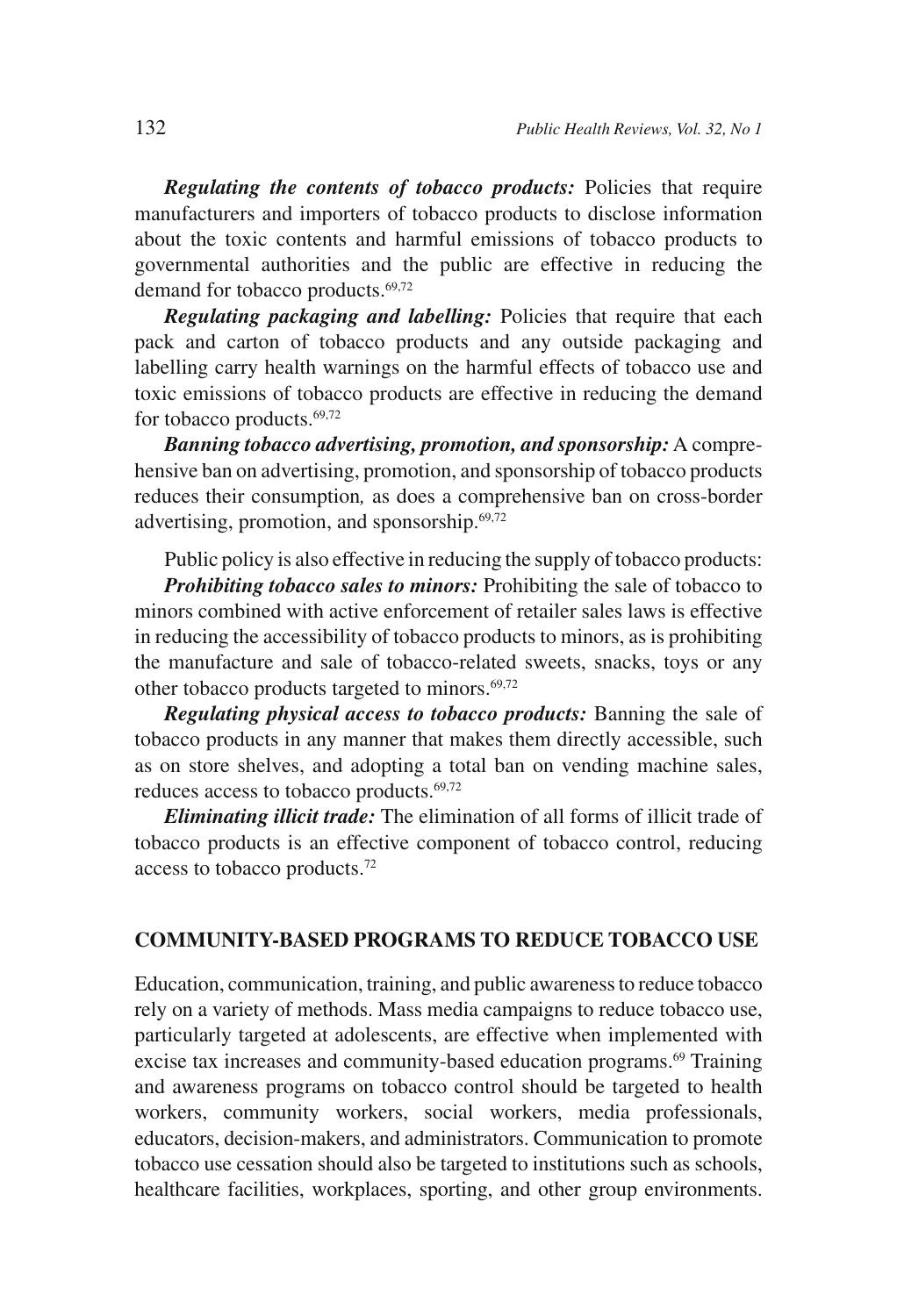Communications to public and private agencies and non-governmental organizations increase their awareness of and participation in tobacco control programs including the development and implementation of intersectoral programs and strategies.

*Worksite health promotion programs:* Worksite cessation interventions (e.g., group and individual counselling, nicotine replacement therapy) are effective in helping employees quit,<sup>75</sup> as are smoke-free regulations. Worksite incentive programs and competitions to increase cessation are also effective when combined with the above interventions.<sup>69</sup>

*Healthcare delivery system changes to support quitting:* Provider reminder systems (e.g., chart stickers, expanded vital signs checklists, flowcharts, electronic reminders) are effective in increasing the rates at which providers deliver advice to quit for patients who use tobacco. $69,73$  In addition, providing insurance coverage for or subsidizing the costs of tobacco dependence treatments is effective in increasing use of treatments and successful quitting.69,73

## **CLINICAL PREVENTIVE SERVICES FOR TREATING TOBACCO USE AND DEPENDENCE**

The healthcare system and both primary care and specialty medical professionals have an important role to play in assisting tobacco users to quit.<sup>73</sup> However, in LMICs, where access to and affordability of preventive care is lacking, the public policy and community-based interventions are likely to be most effective and feasible.

*Clinical Practice Guidelines:* Adoption and dissemination of comprehensive, evidence-based clinical practice guidelines on treating tobacco dependence to medical professionals are effective in promoting cessation of tobacco use and providing adequate treatment. Guidelines address the diagnosis and treatment of tobacco dependence and provision of counselling services and pharmacotherapy to support cessation.73

*Pharmaceuticals:* Pharmaceuticals for treating tobacco use and dependence that are effective and have been approved by the Food and Drug Administration in the US include nicotine replacement therapy (chewing gum, throat lozenge, inhaler, transdermal patch, and nasal spray), bupropion SR, and varenicline. Combination therapies are also effective.<sup>73</sup>

*Screening:* Healthcare providers should ask patients about their tobacco use at every visit and document their status in the medical record.<sup>73</sup>

*Health Behavior Programs:* Brief tobacco cessation counselling interventions offered to all adults, including pregnant women, are effective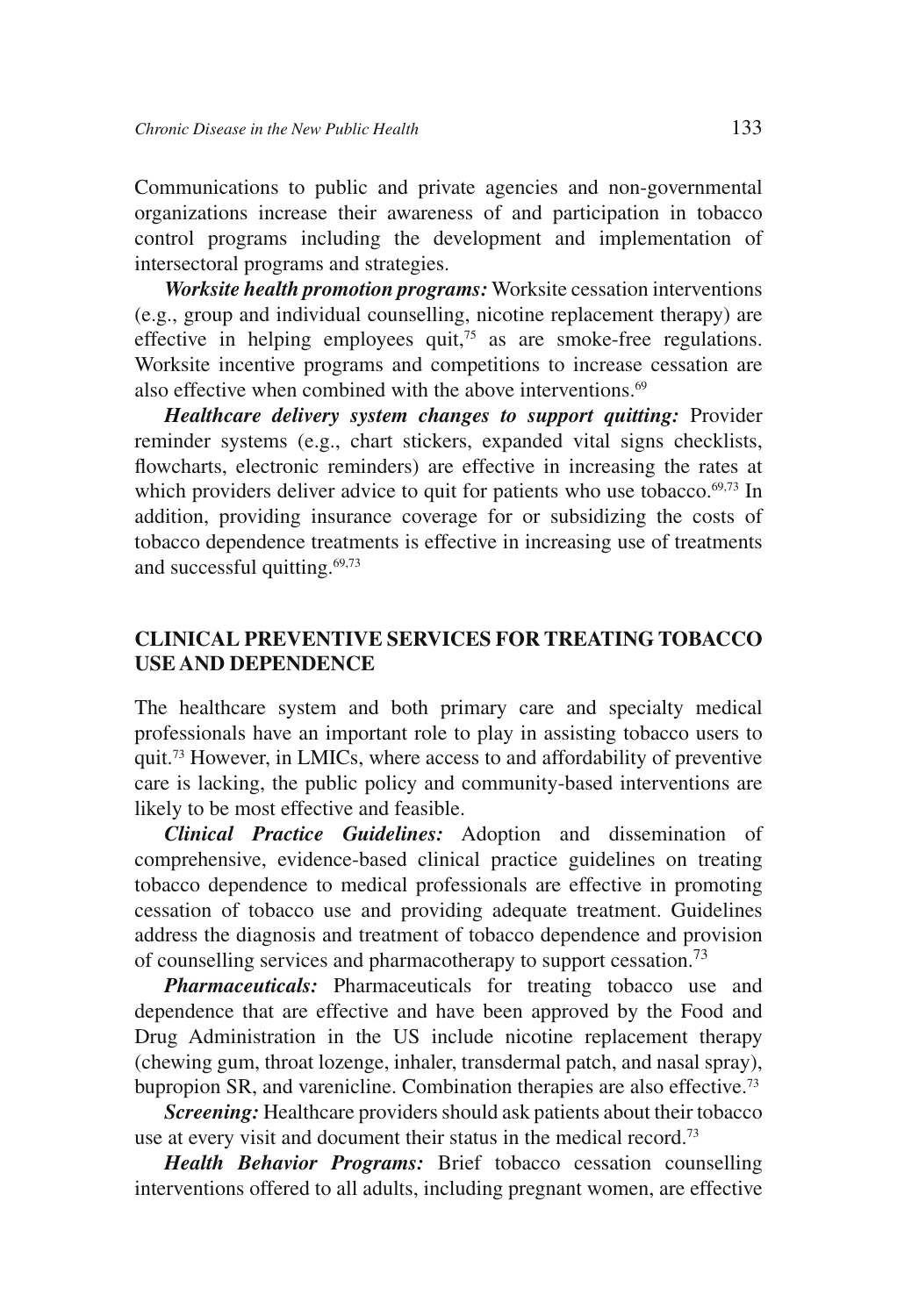and include screening for tobacco use, three minutes or less of counselling, and/or offering pharmacotherapy.73 These programs are effective in increasing quit rates when adopted in both clinical and community settings.<sup>70</sup> In addition, proactive telephone counselling with multiple sessions is effective in helping smokers quit and can reach large numbers of smokers. $69,73,76$ 

### **PHYSICAL ACTIVITY**

#### **Public Policy to Increase Physical Activity**

The positive health effects of changing the built environment through land use redesign to promote physical activity are remarkable and constitute a fascinating area where disease prevention and urban planning intersect.<sup>77</sup> Effective policies to increase physical activity in a community involve changing planning and development of the physical environment to include design elements that take into consideration the distance from residential areas to stores, workplaces, schools, and recreation areas, the continuity and connectivity of sidewalks and streets, aesthetic and safety aspects of the physical environment, and policies such as zoning regulations, building codes, builders' practices, and other governmental policies.<sup>69</sup>

Selected changes at a neighbourhood level can also bring positive results when physical activity is facilitated through changes in roadway design standards and environment. Design components include improved street lighting, infrastructure projects to increase safety of street crossings, use of traffic calming approaches (e.g., speed bumps, traffic circles), and enhancing street landscaping.<sup>69</sup> This New Public Health approach to urban planning is of crucial importance and could have important repercussions in population health, particularly for those who cannot or do not find opportunities to follow an exercise regimen.

#### **COMMUNITY-BASED PROGRAMS FOR PHYSICAL ACTIVITY**

Highly visible, broad-based, multi-component strategies can also work to increase physical activity in a community, particularly through education, communication, training, and public awareness campaigns.<sup>69</sup> The goal of all interventions should be to make physical activity easy and desirable, by increasing the social component of exercise and providing education on its positive health effects. A simple example of an effective way to increase the ease and desirability of physical activity is to use point-of-decision prompts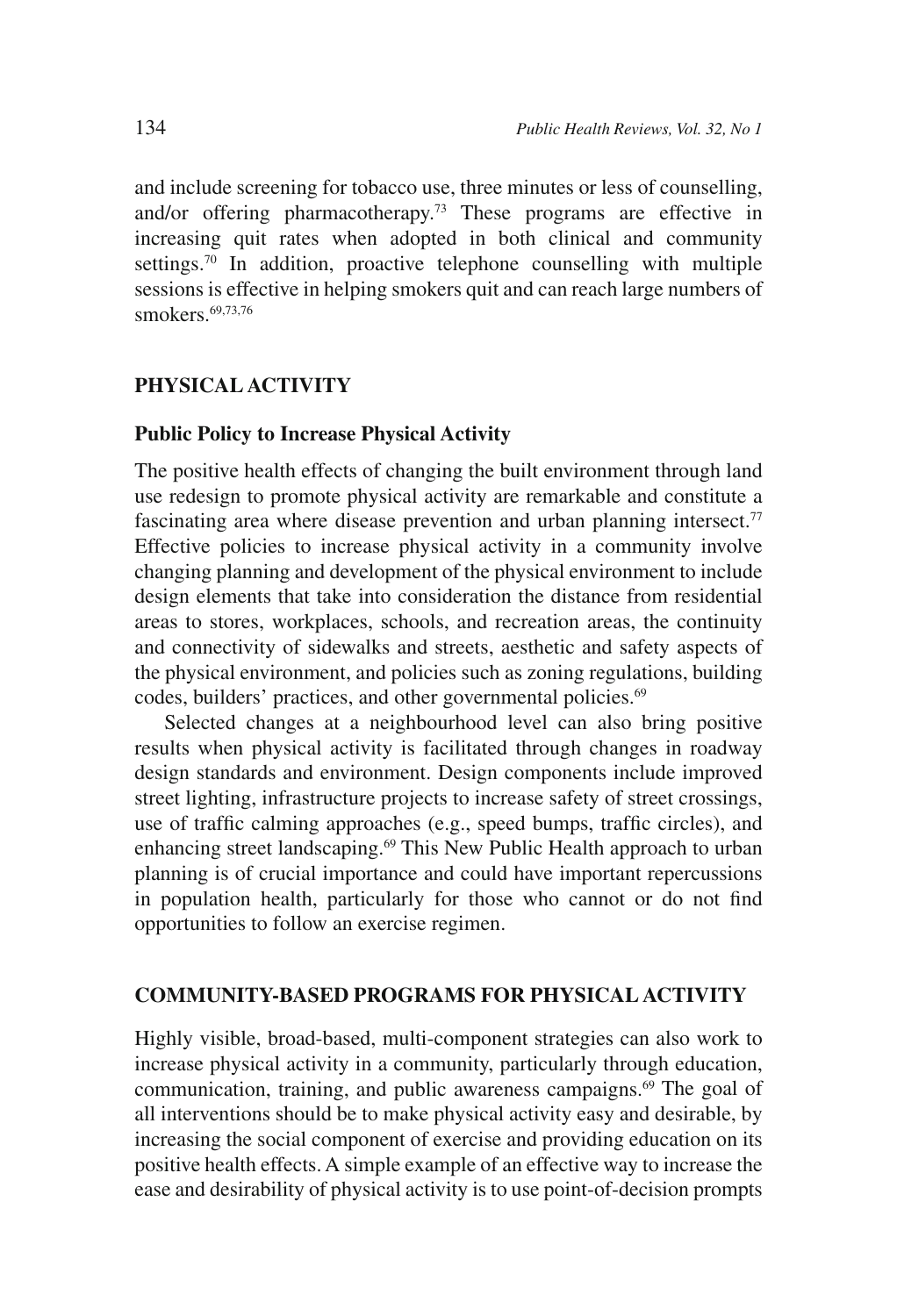at elevators, which inform people of the health benefits of stair-climbing. Such prompts point out an immediate opportunity to be more active.<sup>69</sup>

For children and adolescents, school health education and enhanced physical education curricula (including more time spent on moderate to vigorous exercise) can contribute to improved health awareness and physical fitness.<sup>69</sup> Likewise, classes for children and parents aimed at reducing screen time (time in front of the TV or computer) are an effective way to improve weight-related outcomes.<sup>69</sup>

Community coalitions, including businesses and other agencies, can contribute by political advocacy, raising population awareness and helping to increase access to exercise facilities by creating walking trails, building exercise facilities, or facilitating access to existing resources.<sup>69</sup> Including a social element is also important; interventions that create and maintain supportive relationships for behavior change can include setting up a buddy system and making contracts with others to complete specified levels of physical activity, or setting up walking groups, sports teams or other groups, which provide friendship and support.<sup>69</sup>

## **CLINICAL PREVENTIVE SERVICES TO INCREASE PHYSICAL ACTIVITY**

Adopting and disseminating existing evidence-based clinical practice guidelines for increasing physical activity are also effective.78 The following evidence-based guidelines recommend levels of physical activity for different age groups of the population:

*Children and adolescents:* 60 minutes (1 hour) or more of physical activity per day is recommended, including aerobic activity, muscle strengthening, and bone strengthening.

*Adults and older adults (65 years and older who are generally fi t and have no limiting health conditions)* – 150 minutes (2.5 hours) a week of moderate to vigorous activity spread out during the week for at least 10 minutes at a time, including aerobic activity and muscle strengthening. Activities as simple as walking and gardening will provide a level of physical activity sufficient to achieve health benefits.

Finally, implementing behavior change programs adapted to each individual is effective in increasing physical activity and improving physical fitness among adults and children.<sup>69</sup>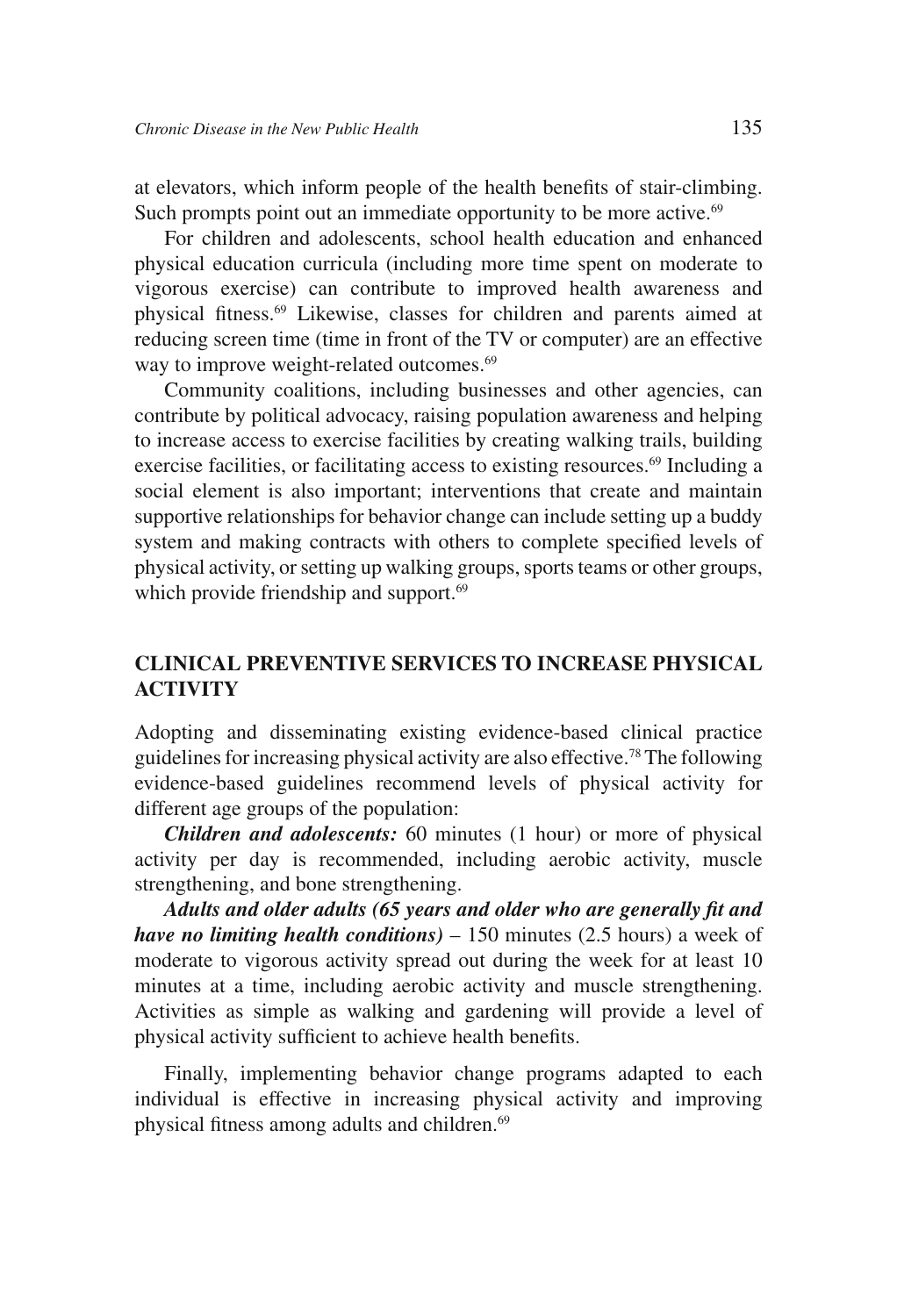# **HEALTHY DIET**

## **Public policy for a healthy diet**

Based on the successful use of public policy for tobacco control and increasing physical activity, several public policies have been proposed and implemented to restrict the supply of or access to unhealthy foods, as well as to increase availability and demand for healthy foods. Given the dynamic context in which these policies are emerging, there is an urgent need for research to evaluate their effectiveness on changes in dietary patterns and clinical outcomes.

Examples of policy to restrict access to unhealthy foods and increase access to healthy foods include:79

- Tort liability against the food industry for failing to disclose health risks, deceptive practices, and false advertising of health claims<sup>79</sup>;
- Replacement of unhealthy foods in school cafeterias with increased choices of fruits, vegetables, and nutritious alternatives $80$ ;
- Disclosure requirements for food labelling, identifying ingredients, and posting warnings<sup>79</sup>;
- Regulation of food advertising and marketing to children<sup>81</sup>;
- Taxation of high-energy, low-nutrient foods (e.g., sweetened soft drinks) $82$ ;
- Decreasing the salt content of prepared foods through regulation or prohibition combined with mass media campaigns to educate populations on the benefits of reducing salt intake $83,84$ ;
- Zoning laws that regulate the location of fast food establishments<sup>85</sup> and expand access to fruits and vegetables (e.g., farmers markets) $86$ ; and
- Prohibiting the use of specific ingredients in the food supply (e.g., trans-fats) $79,87$

### **Community-based programs for a healthy diet**

While interventions are needed to increase access to healthier foods in communities, very little research has evaluated the effectiveness of such programs. Programs that have experienced some early success include supporting community gardening to grow vegetables and fruits, introducing healthier foods and beverages to local stores, and making farmer's markets available to urban communities.<sup>86</sup> Fortifying foods with micronutrients is a longstanding method of increasing population levels of essential micronutrients that can be difficult to obtain particularly for people on low incomes (iodine in salt; folic acid, iron, vitamin B and B12 in flour; and vitamin  $D$  in milk), and is also an effective and efficient way to reduce these nutritional deficiencies.<sup>61,88</sup>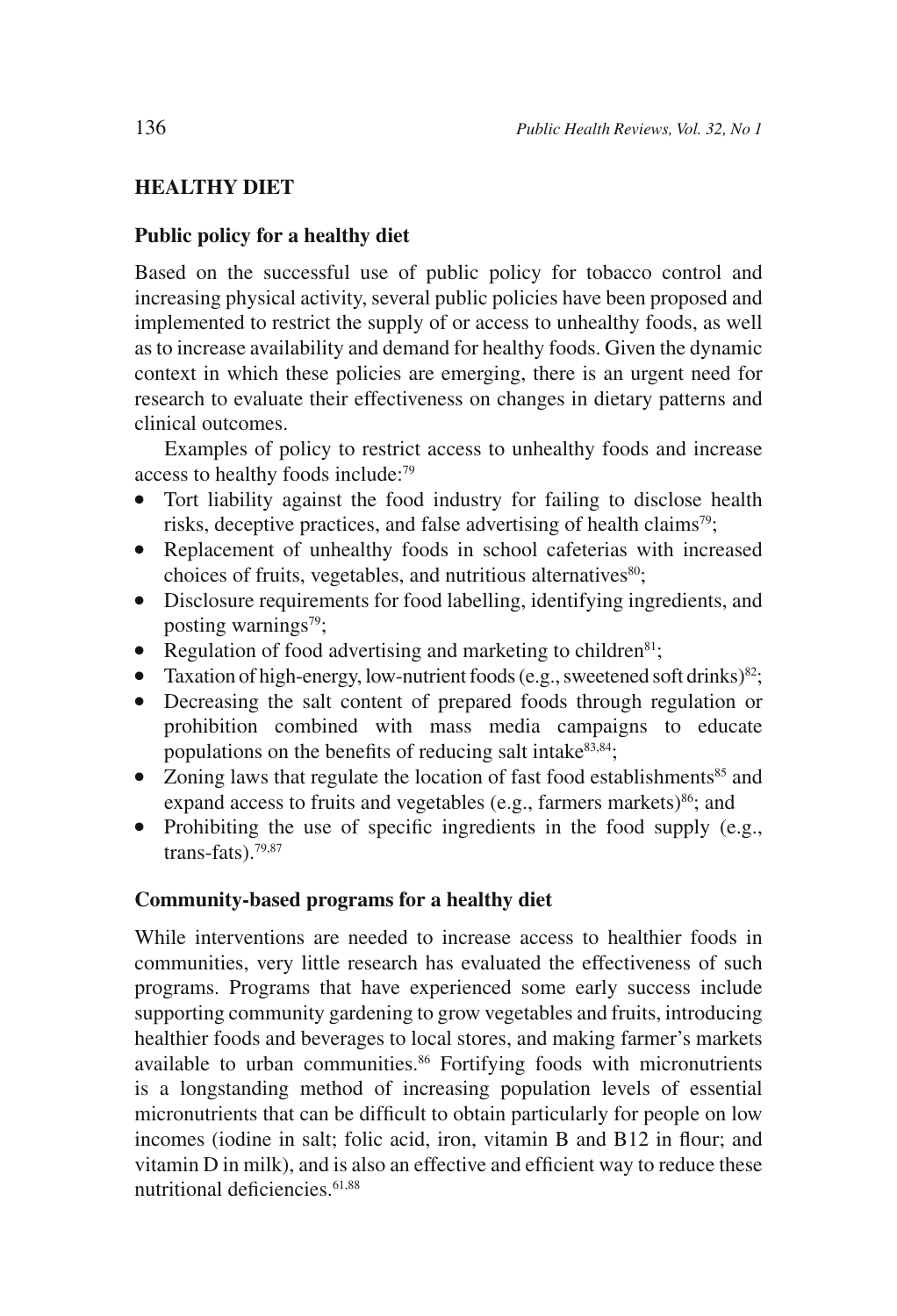Several intervention studies have shown the positive effect that components of the "Mediterranean diet" have on chronic disease markers such as blood pressure, lipid profiles, oxidative stress levels, insulin resistance, and body fat.89,90 Studies have shown that adherence to the Mediterranean diet reduces the risk of CVD, metabolic syndrome, and diabetes.91,92 However, further evidence is needed to formulate feasible and effective interventions, including ensuring access to these foods and increasing long-term compliance, and identification of the most effective methods for implementing programs in diverse communities.<sup>93,94</sup>

#### **Worksite programs to control overweight and obesity**

Worksite programs intended to improve diet and/or increase physical activity behaviors are effective in reducing weight among employees. Effective interventions include information and educational strategies, behavioral and social strategies, as well as policy and environmental approaches to increase access to healthful food and provide opportunities for physical activity.69

### **Clinical preventive services for a healthy diet**

As with tobacco and physical activity, comprehensive, evidence-based guidelines on healthful diets are important in clinical preventive efforts. Research finds that exposure to certain foods is associated with either decreased or increased risks for specific chronic conditions, providing clear support for clinical interventions.<sup>95,96</sup>

Evidence on specific food items supports the recommendation for a balanced diet (such as the Mediterranean diet) rich in fruits, vegetables, legumes, whole grain cereals, nuts, fish (especially oily fish), and unsaturated fats. Valuable components include iodized salt (and other micronutrients such as iron and folic acid in flour or supplements such as vitamin D at recommended levels) and foods that contain lycopene (mostly tomatoes and tomato products; also grapefruit, watermelon, guava, and apricot), and selenium (found in roots and tubers, most notably potatoes), which are protective against prostate cancer in men.

It is also important to limit consumption of energy-dense, nutrition poor foods high in total fat, saturated fat, sugar, and salt (sodium). The intake of trans-fatty acids, free sugars, beta-carotene supplements (associated with increased risk of lung cancer), and calcium-rich foods (associated with increased risk of prostate cancer) should be reduced or elimated.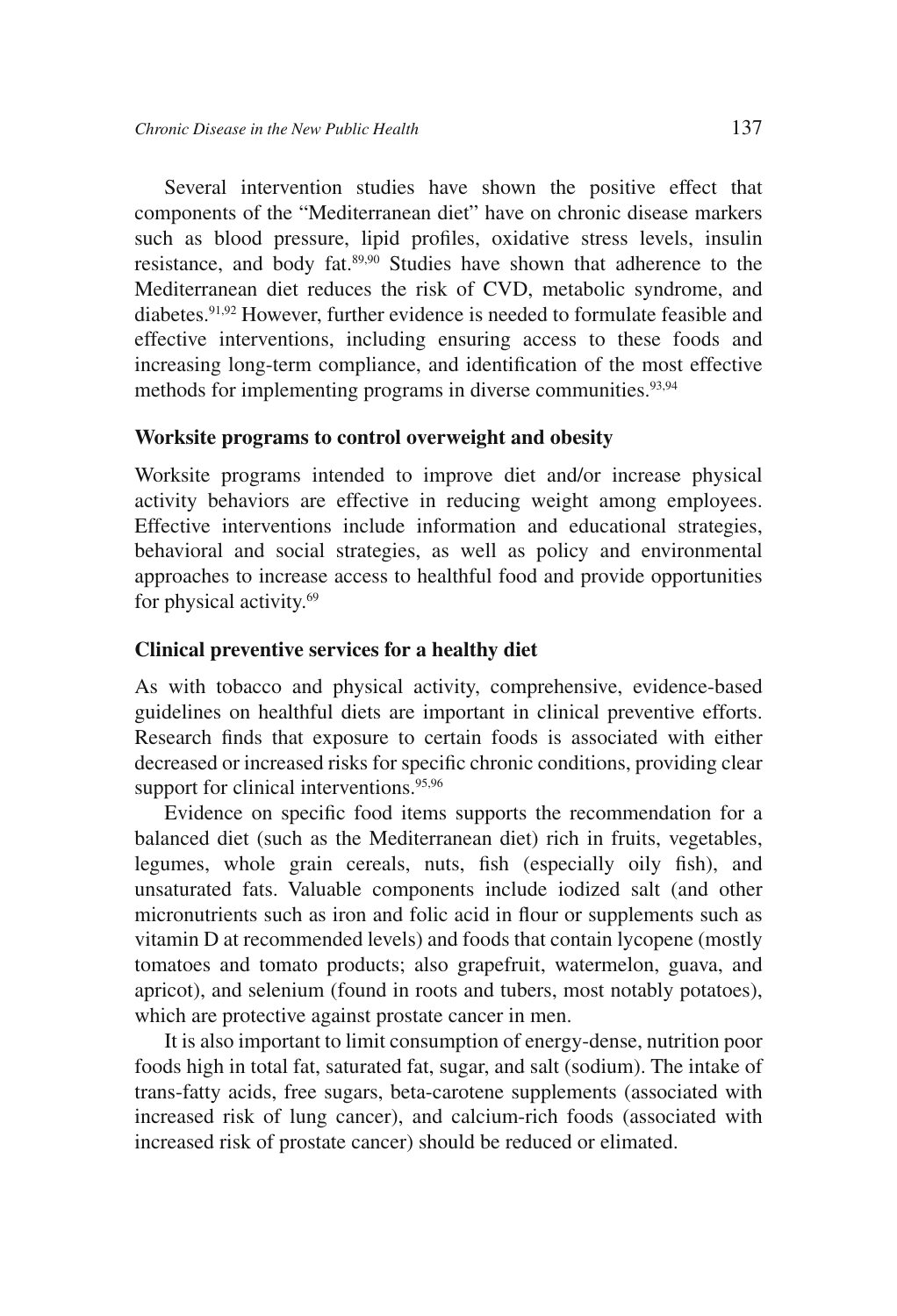#### **SCREENING FOR OBESITY**

Body mass index  $(BMI = kg/m<sup>2</sup>)$  is a valid method for screening and identifying adults who are overweight or obese. High-intensity counselling about diet, exercise or both, together with behavioral interventions are effective in producing modest, sustained weight loss (typically 3-5 kg for 1 year or more) in adults who are obese (defined as  $BMI \ge 30$  kg/m<sup>2</sup>). Modest weight loss is effective in improving intermediate health outcomes, such as glucose metabolism, lipid levels, and blood pressure, but does not reduce mortality.70

Among adult patients with hyperlipidemia and other risk factors for dietrelated chronic disease, intensive behavioral dietary counselling interventions are effective in changing average daily intake of core components of a healthy diet (including reduced saturated fat, and increased fibre, fruit, and vegetables). Effective interventions combine nutrition education with behavioral counselling provided by a nutritionist, dietician, or specially trained primary care clinician (e.g., physician, nurse, or nurse practitioner).<sup>70</sup>

Another area of interest and growing research is micronutrient deficiencies. It is clear that an inadequate intake of specific micronutrients is associated with an increased risk of both CVD and cancer. The approaches taken to increase micronutrients in a population include increasing the intake of micronutrient-rich foods, food fortification, and the use of supplements. While a strong association between consumption of high levels of vitamin D, vitamin C, folic acid, and beta-carotene and a lower risk of CVD, stroke, and cancer has been observed in cohort studies, a similar relationship has not been demonstrated in randomized trials of micronutrient supplements.<sup>97,98</sup> It is not clear if the differences in clinical outcomes are due to the complex nature of micronutrients in whole foods (e.g., fruits and vegetables) versus the administration of a single micronutrient as a supplement or in fortified food. The research to date supports interventions that promote the consumption of whole foods or a dietary pattern (such as the Mediterranean diet) as the most effective approach for increasing micronutrient consumption, but fortification of basic foods with key micronutrients is also part of current best practices in public health.

# **RECOMMENDED CLINICAL PREVENTIVE SERVICES FOR CHRONIC DISEASE PREVENTION**

While the above review summarizes the policies and strategies that are most effective in reducing the three major risk factors for chronic disease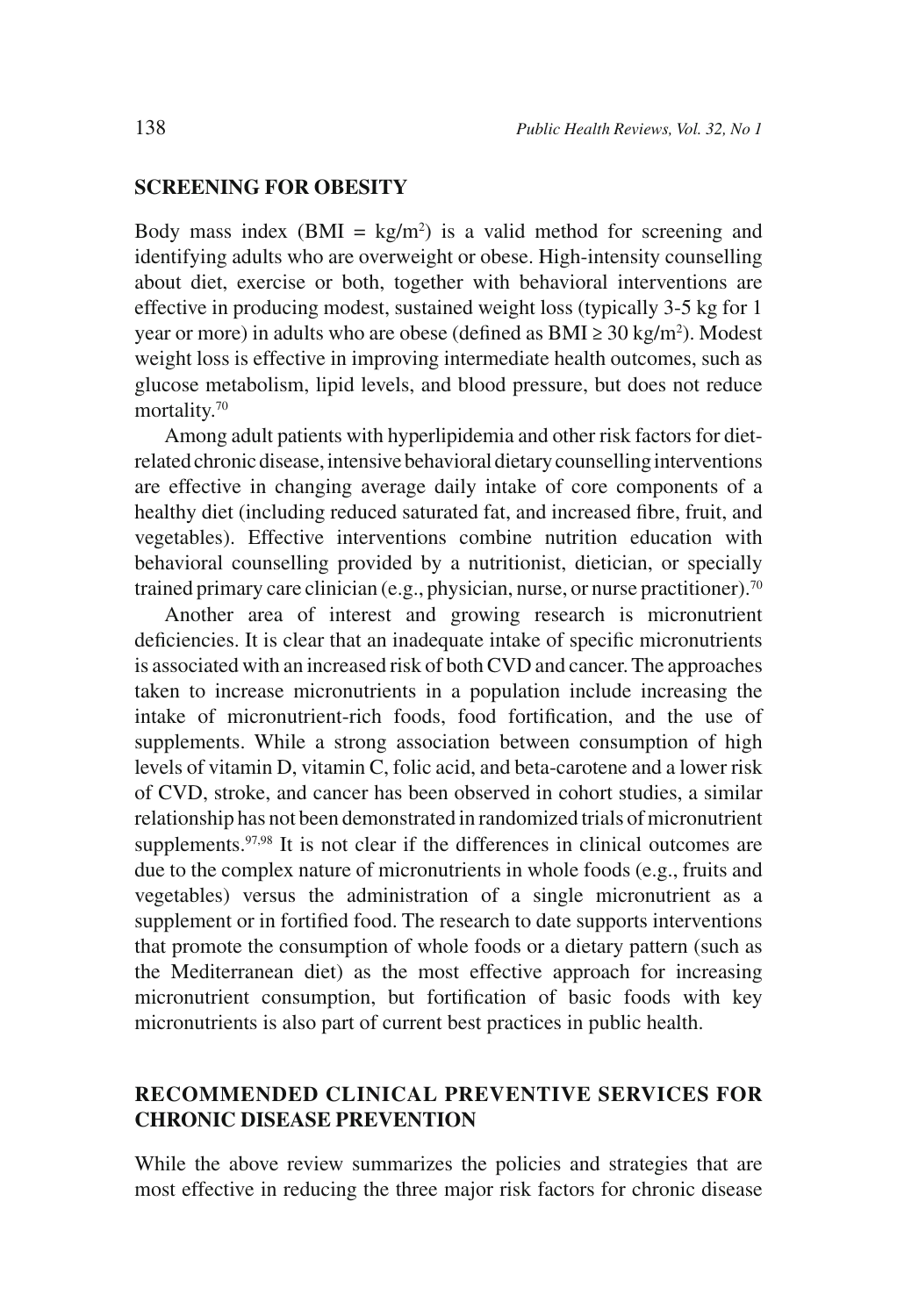– tobacco use, physical inactivity and unhealthy diet – there are other intermediary endpoints such as high blood pressure and cholesterol, as well as additional screening tests, pharmaceuticals, and immunizations that are effective in the prevention and early detection of chronic disease and its precursors.

We recognize that adoption of many of these recommendations may simply not be feasible in many LMICs due to limited resources and inadequate primary care and public health systems.2,99 Low-income populations generally have the least access to preventive care. Thus, a great deal of research is needed to find cost-effective ways to deliver clinical preventive services in LMICs. Dietary improvement to low-income populations, even in the industrialized societies with large gaps between upper and lower income groups, is an important element of current challenges to public health, including ready access to healthful foods such as fruit and vegetables of good quality and at reasonable prices.

#### **Screening**

Screening involves the early detection of disease when the individual is asymptomatic. Screening is only recommended when there is evidence that early detection and treatment effectively reduce the risk of premature death and morbidity, and it is most effective when structural and economic barriers are reduced, when patients are reminded to come in for a screening procedure, and when they have access to education.<sup>69,70,100</sup> Screening for tobacco use, physical activity and obesity were addressed in the previous sections of the paper.

*Cancer screening:* There is strong evidence to recommend cancer screening for breast, cervical, and colorectal cancer.<sup>70,100</sup> However, the frequency and age range of recommendations vary by country and organization (Table 1), indicating that additional research is needed to determine the most cost-effective approach for improving health outcomes. Screening for other cancers, such as prostate cancer, has not proven to increase survival rates or quality of life for patients thus far.70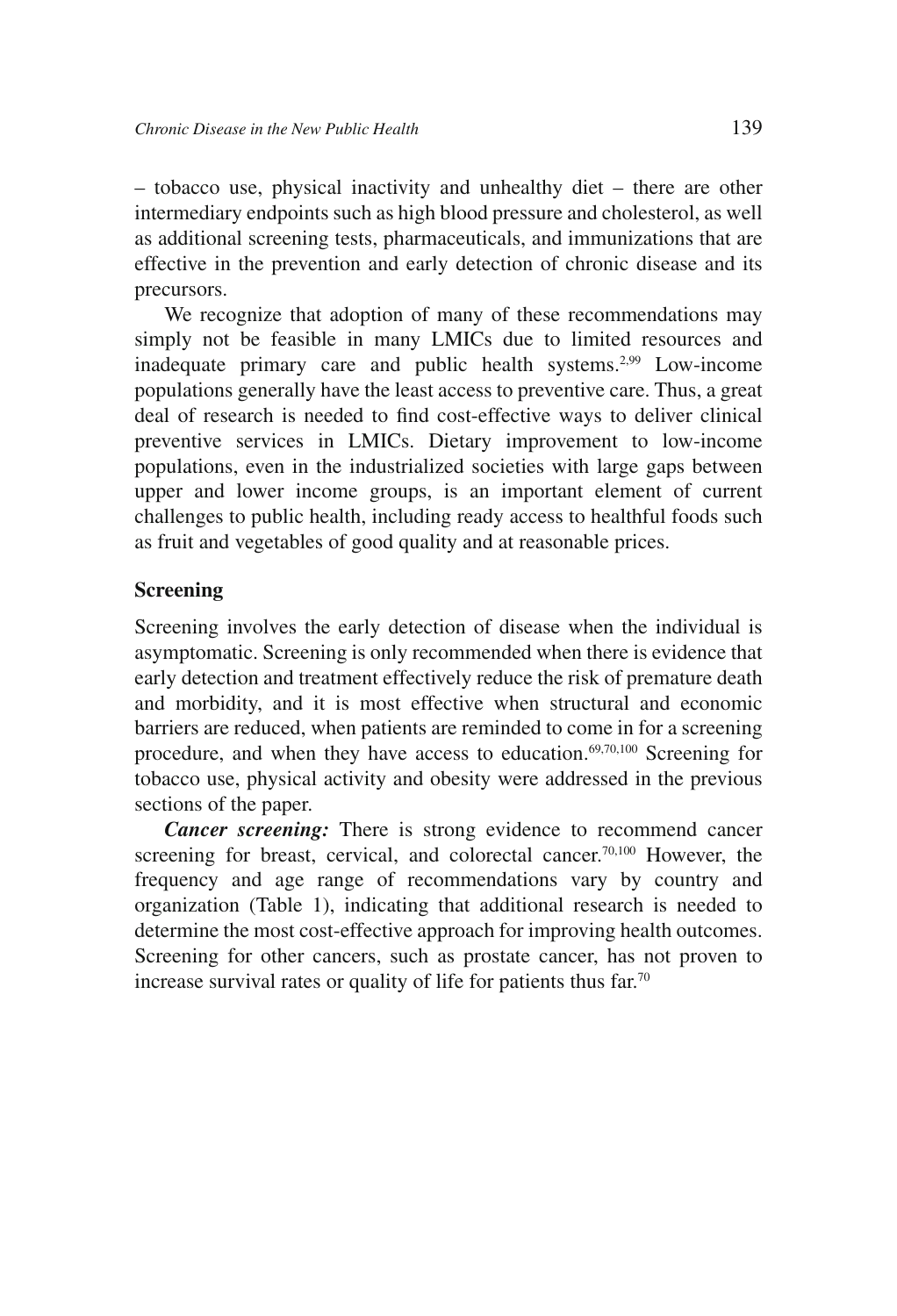#### **Table 1**

| Organization                                                   | <b>Cervical Cancer</b>                                                                                                                                            | <b>Breast Cancer</b>                                                     | <b>Colorectal cancer</b>                                                                                                                                                                                                                                                                  |
|----------------------------------------------------------------|-------------------------------------------------------------------------------------------------------------------------------------------------------------------|--------------------------------------------------------------------------|-------------------------------------------------------------------------------------------------------------------------------------------------------------------------------------------------------------------------------------------------------------------------------------------|
| U.S. Preventive<br><b>Services Task</b><br>Force <sup>70</sup> | Begin Pap<br>screening within<br>3 years of onset of<br>sexual activity or<br>age 21 (whichever<br>comes first) and<br>screen at least every<br>3 years to age 65 | Screening<br>mammography every<br>2 years for women<br>aged 50 and older | Screening for colorectal<br>cancer in adults ages 50<br>to 74 years using one of<br>three regimen: 1) annual<br>fecal occult blood test<br>$(FOBT)$ , 2)<br>sigmoidoscopy every<br>5 years combined with<br>FOB every 3 years, or 3)<br>screening colonoscopy<br>at intervals of 10 years |
| European Code<br>Against<br>Cancer <sup>100</sup>              | Pap screening every<br>3-5 years for<br>women ages 25-60                                                                                                          | Mammography<br>screening for women<br>50-69 (interval not<br>specified)  | FOBT screening every<br>two years for adults over<br>50                                                                                                                                                                                                                                   |

*Cancer Screening Recommendations by the United States and European Union*

*CVD Screening:* Below we identify the individual screening tests for conditions that are precursors in developing CVD. However, it should be noted that the extent of the treatment for each of these risk factors should be adjusted to the absolute cardiovascular risk of each patient, as measured by the Framingham or SCORE equations, or country specific equations (e.g., QRISK in England).101 There is strong evidence to support screening for:

*Elevated Blood Pressure* in adults aged 18 years and older. Adults with blood pressure below 120/80 mm Hg should be screened every two years, and those with systolic blood pressure of 120-139 mm Hg or diastolic blood pressure of 80 to 90 mm Hg, every year.<sup>70</sup> Management and family education are for lifelong control of blood pressure by non-pharmaceutical means (e.g., smoking cessation, exercise) and use of low cost diuretics and beta blokers.

*Lipid disorders* in men aged 35 and older and men aged 20-35 if they are at increased risk for CVD; and in women aged 20 and older if they are at increased risk for CVD. The indicators for which there is strong evidence showing the value of screening include total serum cholesterol, low-density lipoprotein cholesterol (LDL-C), triglycerides (TG), or low values of highdensity lipoprotein cholesterol (HDL-C) on non-fasting or fasting blood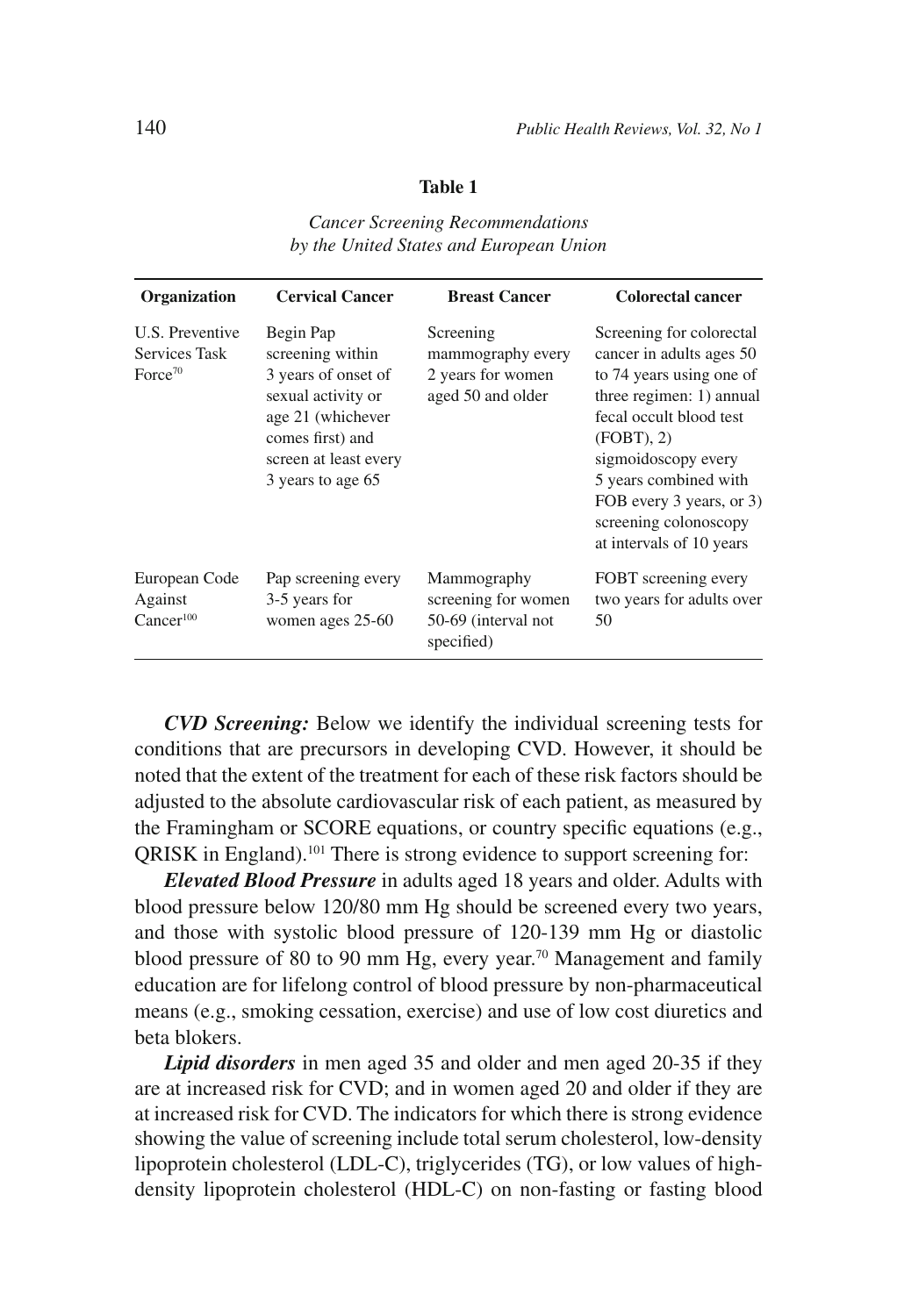samples.<sup>70</sup> Here too, management is a lifelong process with patient and family education as to self care and medical management.

*Type 2 Diabetes Mellitus Screening* in asymptomatic adults with sustained blood pressure (either treated or untreated) greater than 135/80 mm Hg is recommended.70 Managing diabetes and preventing diabetes-related complications requires strict control of blood-glucose levels through diet, exercise, insulin replacement for type 1 diabetes, and insulin stimulation by medication for type 2 diabetes. This is best delivered with a multidisciplinary team approach and well organized follow-up.

#### **CHEMOPROPHYLAXIS**

The pharmaceutical therapies that are effective in preventing heart disease, stroke, and cancer in asymptomatic patients are reviewed below.

*Blood Pressure Medication:* For persons with high blood pressure (over 140/90 mm Hg), the following drugs are effective in lowering blood pressure: in the US, a thiazide-type diuretic is recommended as the first course of treatment, and if needed, followed by an angiotensin converting enzyme inhibitor (ACE-I), an angiotensin receptor blocker (ARB), a beta blocker (BB), a calcium channel blocker (CBC), or a combination of the above.<sup>102</sup> Under European guidelines, any of these five types of antihypertensives are recommended as first line therapies.<sup>103</sup>

*Hyperlipidemia Medication:* For persons with elevated blood cholesterol and elevated low-density lipoproteins (LDL >130 mg/dL), the following drugs are effective in lowering LDL: statins, bile acid sequestrants, or nicotinic acid.104

*Aspirin Therapy:* The use of daily aspirin therapy for men aged 45-79 and for women aged 55-79 is recommended when the potential benefit due to a reduction in myocardial infarction outweighs the potential harm due to increased gastrointestinal bleeding.70 This is most certainly the case for those with elevated risk factors and previous cardiovascular disease findings or events.

*Chemoprevention of Breast Cancer:* The U.S. Preventive Services Task Force (USPSTF) recommends against routine use of tamoxifen or raloxifene for the primary prevention of breast cancer in women at low or average risk.70 However, there is evidence that tamoxifen can reduce the risk for invasive estrogen-receptor-positive breast cancer in women at high risk and that the likelihood of benefit increases as the risk for breast cancer increases. There is less evidence for the benefit of raloxifene. It is recommended that clinicians discuss chemoprevention with women at high risk for breast cancer and at low risk for adverse effects of chemoprevention.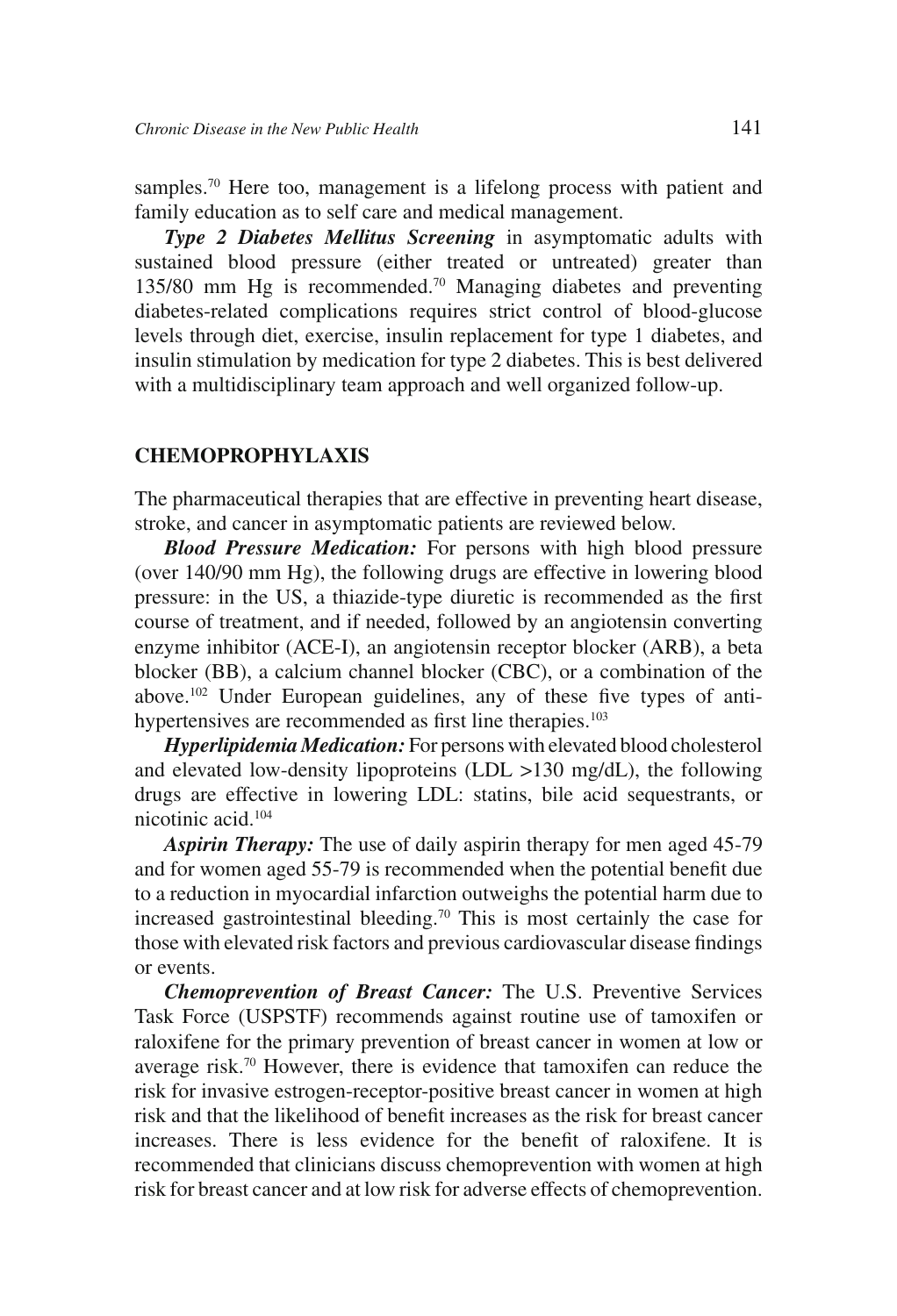#### **Imm unizations and Control of Infectious Agents**

Increasingly infectious agents in the form of bacteria and viruses are associated with the development of chronic disease. Below we review the evidence where an infectious agent has been identified and an immunization effective in preventing the chronic condition is available, or early medical management of the infection to prevent the development of the chronic condition has been developed.

*Human papillomavirus:* There is strong evidence to support vaccination of girls against HPV, which causes cervical cancer. The initial dose of the HPV vaccine should be administered to girls at age 11 or 12, followed by a second dose after two months and a third four months later. The HPV vaccine series should also be administered to females 13 to 26 years of age, if they have not been previously vaccinated.105 Pap smear screening of women should continue to be a fundamental part of preventive healthcare and supported by health insurance agencies and health education programs including outreach to low compliance risk groups.

*Hepatitis B:* To prevent chronic liver disease, it is recommended that all children be vaccinated against hepatitis B, the key determinant of chronic hepatitis, cirrhosis, and liver cancer. Children ages 7 and older should receive the hepatitis B and possibly hepatitis A vaccines. A three-dose series is recommended for children who have not previously been vaccinated. A two-dose series, separated by at least 4 months, of the adult formulation Recombivax HB (Reg), is recommended for children ages 11 to 15 106

*Helicobacter pylori:* Finally, while there is presently no vaccine to prevent the contraction of *Helicobacter pylori* (HP), effective drug therapies that eliminate this infection in individuals are available. Timely treatment can prevent the development of chronic ulcers, gastric cancer, and a number of other pathologies associated with this virus.

#### **GLOBAL RESPONSE TO CHRONIC DISEASE**

Progress in chronic disease prevention is uneven. Industrialized nations have achieved admirable improvements in overall health indicators (often as a result of advocacy groups and strong governmental action involving the community and professional support), although more attention should be paid to extending those results throughout the entire population. In contrast, developing countries with rapidly growing economies often have to juggle basic public health issues (e.g., ensuring access to potable water),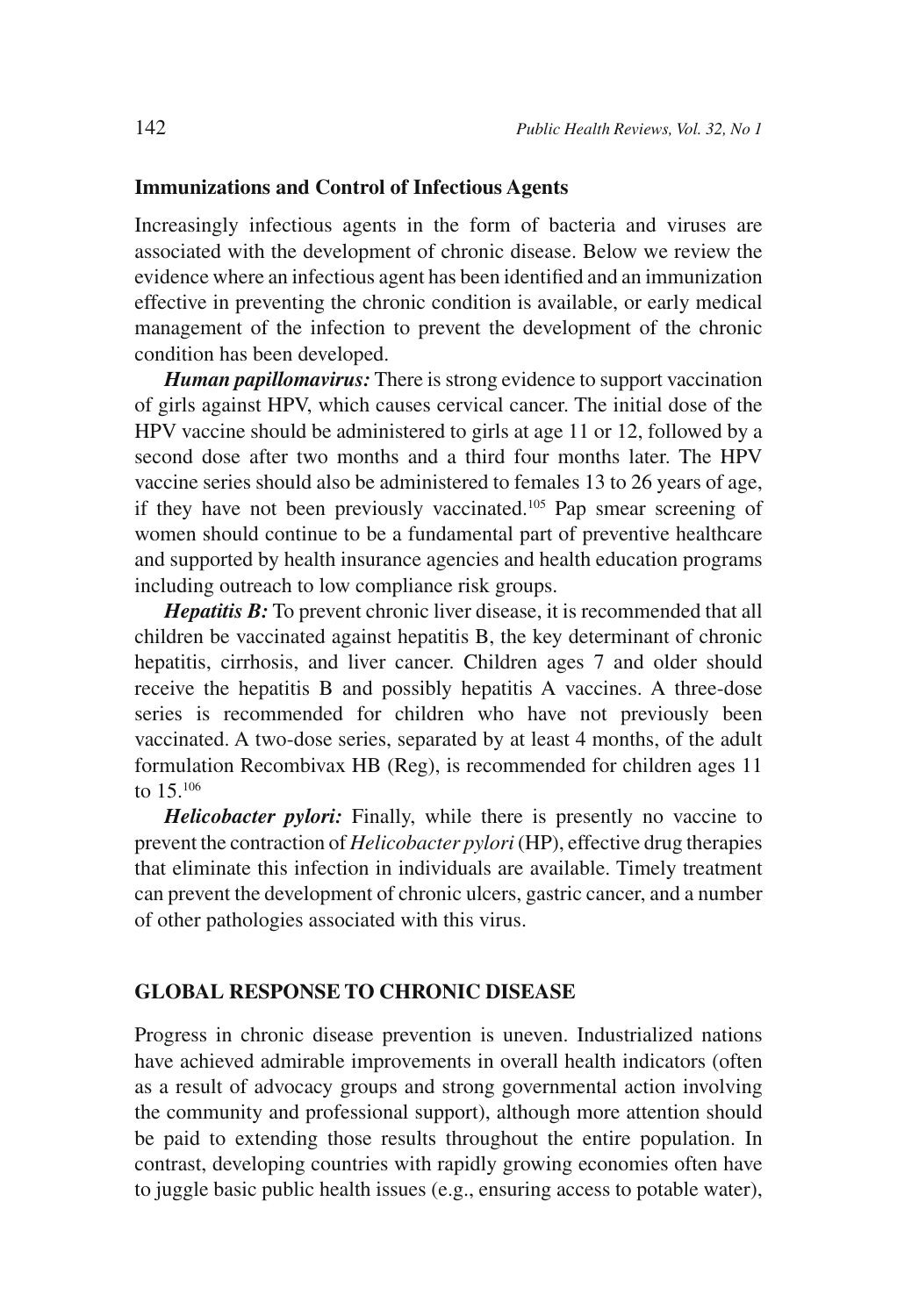while also adapting their health systems to care for their growing middle class, whose health profiles are being quickly transformed.

International agencies such as WHO and international NGOs are contributing to maintaining or expanding the focus on key chronic diseases globally, most recently through the Non-Communicable Diseases (NCD) Action Plan,<sup>107</sup> as well as Regional Plans. These are a further reflection of the New Public Health approach, as multi-level and intersectoral actions are adapted to the national and regional context with an emphasis on surveillance and research. The National Heart, Lung, and Blood Institute (NHLBI) in the US has also made promising advances, establishing a consortium of Centers of Excellence in chronic disease management throughout LMICs. This work is being pursued in conjunction with local academic partners and authorities to foster research, training, and health policy at local, regional, national, and international levels.<sup>108</sup>

In LMICs, these challenges are hindered by lack of funding, shortages in qualified professionals and modern equipment, and problems with management and stewardship. All of these setbacks are framed within difficult political and social contexts.

## **PERSISTENT CHALLENGES IN CHRONIC DISEASE CONTROL IN THE INDUSTRIALIZED WORLD**

In the past decades, research from developed countries has revealed many of the contributing and direct causes of the most deadly chronic diseases, as well as established evidence-based interventions that can have a very marked effect on these conditions and their associated mortality. We can point to important successes in CVD and cancer mortality, as well as in tackling tobacco use and physical inactivity.

However, despite existing knowledge and skills with effective preventive measures, they are not adopted rapidly or even widely. They are not implemented homogeneously, even in countries that have made health and social equity a political priority. For example, many European countries have used strong welfare policies to narrow the income gap between the wealthiest and poorest citizens and to extend access to healthcare across society, yet lung cancer incidence and mortality is still closely related to socioeconomic status.<sup>109</sup>

Thus, the most advanced health systems in the world still face an enormous challenge in living up to the noble goal of "universal" healthcare. Some of the blame can be attributed to shortcomings in health systems, such as system inefficiency or qualified healthcare workforce shortages.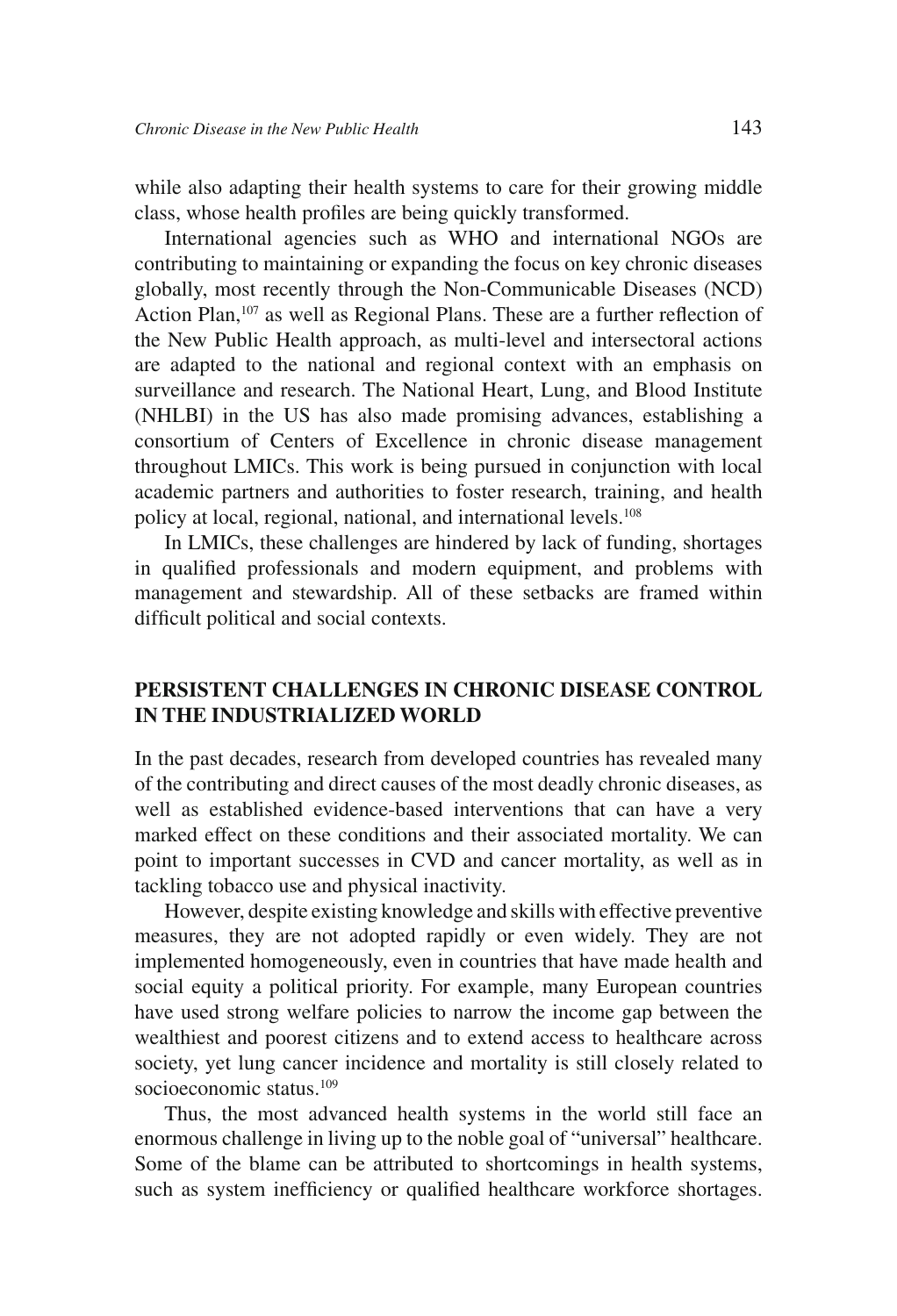However, research is accumulating on other factors that may contribute to health inequalities as well, including poor health literacy,<sup>110</sup> geographic factors (i.e., rural/urban inequalities or socioeconomic regional differences), and other key social determinants of health.<sup>111</sup>

These newly explored complexities have contributed to the development of a New Public Health approach to address persistent challenges comprehensively in population health at the clinical, community, and societal levels. Governmental leadership with strong social advocacy group support is vital to the implementation of a New Public Health approach.

### **CHRONIC DISEASE CONTROL IN DEVELOPING COUNTRIES**

Unlike in Western countries, where wealthier and more highly educated people use tobacco less, eat healthier diets and lead more active lifestyles, the opposite appears to be true in emerging economies. As the benefits of economic growth reach a population, consumption and health behaviors change quickly, with a tendency towards the adoption of unhealthy habits. Increased access to tobacco and unhealthful foods accompany societal shifts such as rapid urbanization, encouraging "modern" lifestyles, and technological progress leading to decreased physical activity have contributed to the spread of unhealthy behaviors. In rapidly developing countries such as India and China, this is especially apparent; as the economy grows, incidence of chronic disease increases as well.<sup>31</sup>

While public health activities focusing on chronic diseases have proven to be cost-effective, infectious diseases (in Africa, particularly HIV/AIDS) continue to dominate the attention of international donors and national health systems, overshadowing more silent killers such as CVD and cancer. Significantly, the portion of the WHO 2006-07 budget devoted to noncommunicable diseases accounted for just 12 percent of the total; 86 percent of WHO funds in the Western Pacific region went towards combating infectious diseases, despite the fact that these pathologies are only responsible for 14 percent of the mortality burden.<sup>112</sup> Notable advances have been made in many regions, most especially in tobacco control, but few developing countries have made heart disease, cancer or diabetes a priority.

#### **CONCLUSIONS AND RECOMMENDATIONS**

Given the health burden that chronic disease represents in both developed and developing countries, as well as the social and economic burden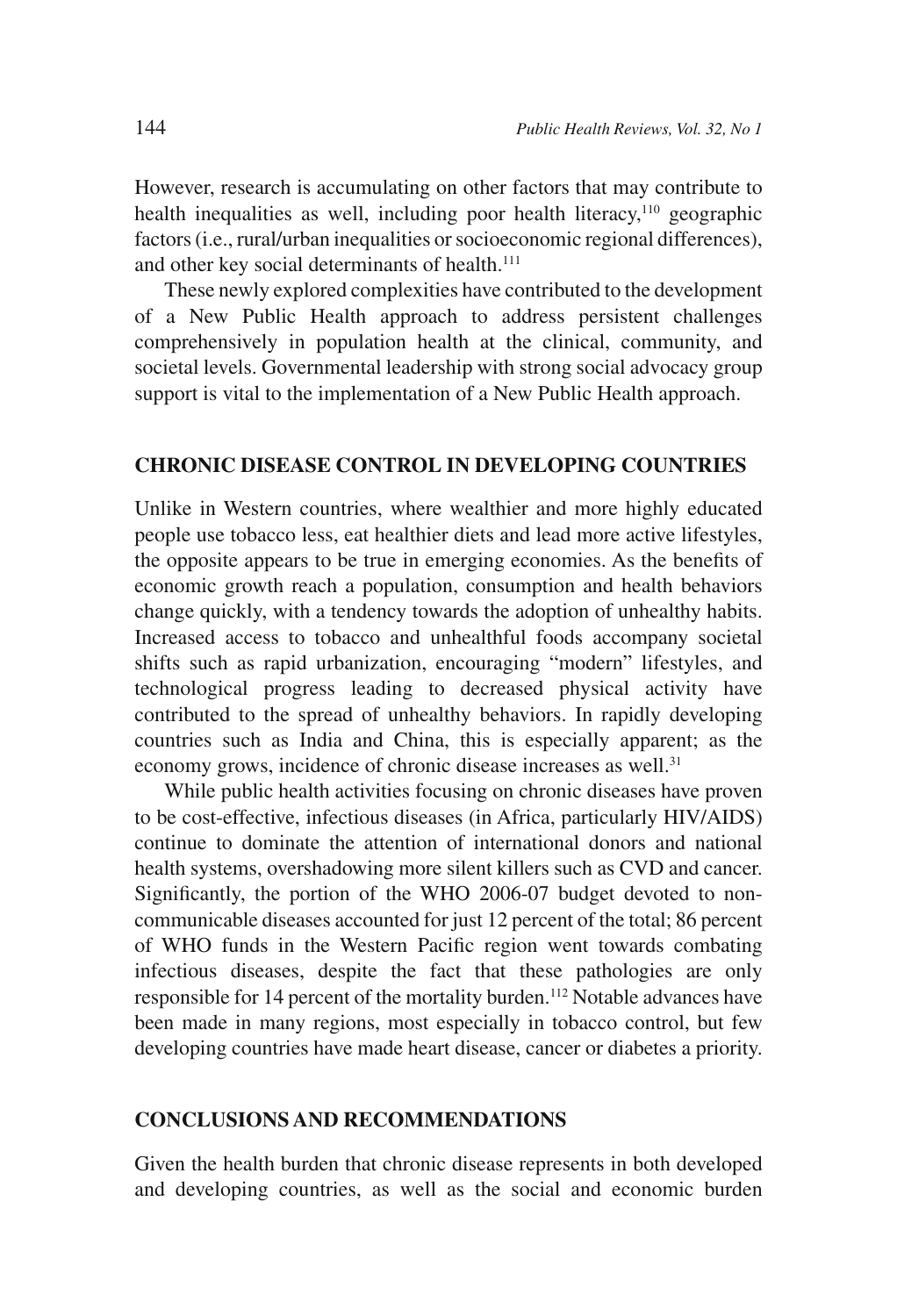resulting from increased premature morbidity and mortality and rising healthcare costs, it is imperative that societies work together at all levels to address this issue. This begins at the policy level; evidence-based health policy should be an underlying thread in urban planning, education, agricultural policy, and health systems development, along with health targets to focus and proritize needed interventions at national, regional and local levels. Population-based preventive strategies are remarkably costeffective because increasing population health is also a way to ensure continuing capacity to produce wealth.113 This message should be highlighted in prevention advocacy at both a national and international level, particularly in emerging countries. Indeed, chronic conditions merit high priority in any sensible "Global New Public Health" agenda (defined as the collective action we take worldwide for improving health and health equity).<sup>1</sup>

Numerous health organizations, universities, research groups, NGOs, donor groups, and development agencies, operating at national and international levels, play an important role in reducing chronic disease. Yet, too often these missions are hampered by poor coordination with the national health system and other actors, leading to overlap and gaps in research and population services. This is true not only in lower-income settings, but also in wealthier societies. For example, the EUROCAN+PLUS research project found that fragmented European cancer research "severely limits the total intellectual concentration on the wide cancer problem."114 National leadership is required to place health concerns high on national agendas. International organizations should help to promote national capacity building to meet such objectives.

In contrast, the Sector Wide Approach (SWAp) has been gaining favor worldwide. This strategy transfers the ownership of all health projects to the national health authorities to strengthen national autonomy. At the same time, different foreign and national organizations across the health sector forge a common and united mission through workshops and close networking.115 This approach makes sense on many levels; however, because each disease, country, and mission is different, release of evidencebased recommendations can be difficult. Future research must address the range of experiences that SWAp will produce.

Communities also play an important role, and encouraging precedents exist that pave the way for further local action. For example, individual communities began instituting smoking bans in public places throughout the second part of the  $20<sup>th</sup>$  century, and today these bans help protect the air quality and save lives in dozens of countries throughout the world. Additionally, community health networks established throughout rural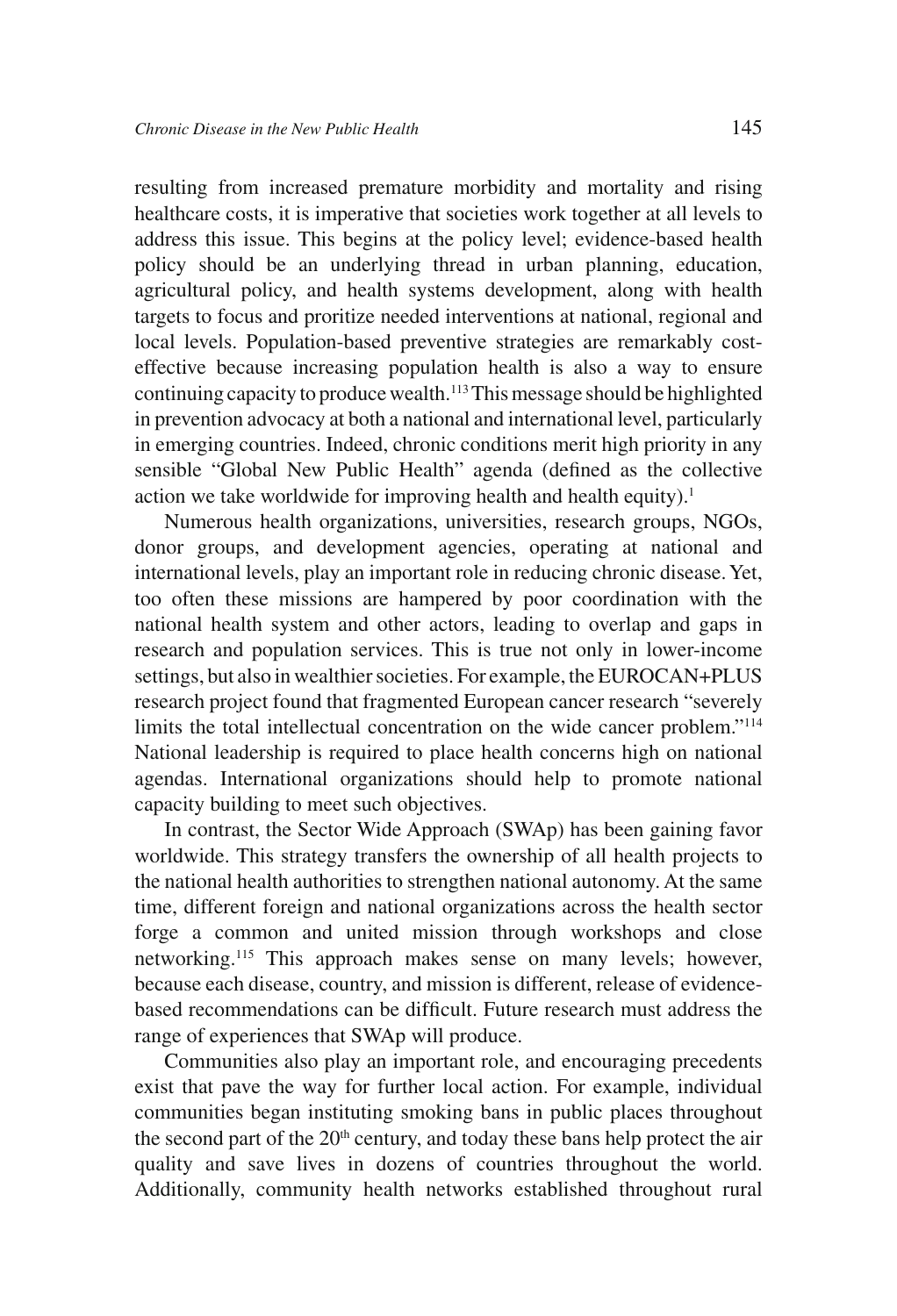Kyrgyzstan to tackle specific health problems at a community level produced improved health results.<sup>116</sup>

Finally, professionals and professional organizations throughout the health system must do their part to tackle population risk factors decisively and proactively according to evidence-based practice and clinical guidelines. This includes extending and advancing training in the field of chronic disease prevention, as well as making this a top research priority. As communities and national policy makers strive to improve population health outcomes, public health professionals and advocacy groups must learn to act as committed partners, guiding program development, advising the public, and working to validate or discard initiatives based on the outcomes observed. Ultimately, the New Public Health requires wide recognition as both an individual and public concern; more than a goal, it must become a collective value, sustaining our society's quest for a better life for all human beings.<sup>117</sup>

**Acknowledgements:** The authors would like to thank Ted Tulchinsky for his encouragement and support throughout the drafting process. We would also like to acknowledge the valuable insights of Isabelle Soerjomataram, Fernando Rodríguez Artalejo and Rafael Carmena, as well as the editorial support of Meggan Harris.

**Conflicts of interest:** None declared.

#### **REFERENCES**

- 1. Beaglehole R, Ebrahim S, Reddy S, Voûte J, Leeder S, on behalf of the Chronic Disease Action Group. Prevention of chronic diseases: a call to action. Lancet. 2007;370:2152-7.
- 2. Nugent R. Chronic diseases in developing countries. Health and economic burdens. Ann NY Acad Sci. 2008;1136:70–9.
- 3. Lopez AL, Mathers CD, Ezzati M, Jamison DT, Murray CJ. Global and regional burden of disease and risk factors, 2001: systematic analysis of population health data. Lancet. 2006;367:1747–57.
- 4. Strong K, Mathers C, Leeder S, Beaglehole R. Preventing chronic diseases: how many lives can we save? Lancet. 2005;366:1578-82.
- 5. Centers for Disease Control. Achievements in public health, 1900–1999. Decline in deaths from heart disease and stroke, 1900–1999. MMWR Morb Mortal Wkly Rep.1999;48:649-56.
- 6. Mackay J, Mensah G. The atlas of heart disease and stroke. World Health Organization, Geneva: World Health Organization; 2004.
- 7. Rodriguez-Artalejo F, Guallar-Castillón P, Villar Alvarez F, Banegas JR. Critical review and proposals for improvement of the health information systems on cardiovascular diseases in Spain. Med Clin (Barc). 2008;131:302- 11. [article in Spanish].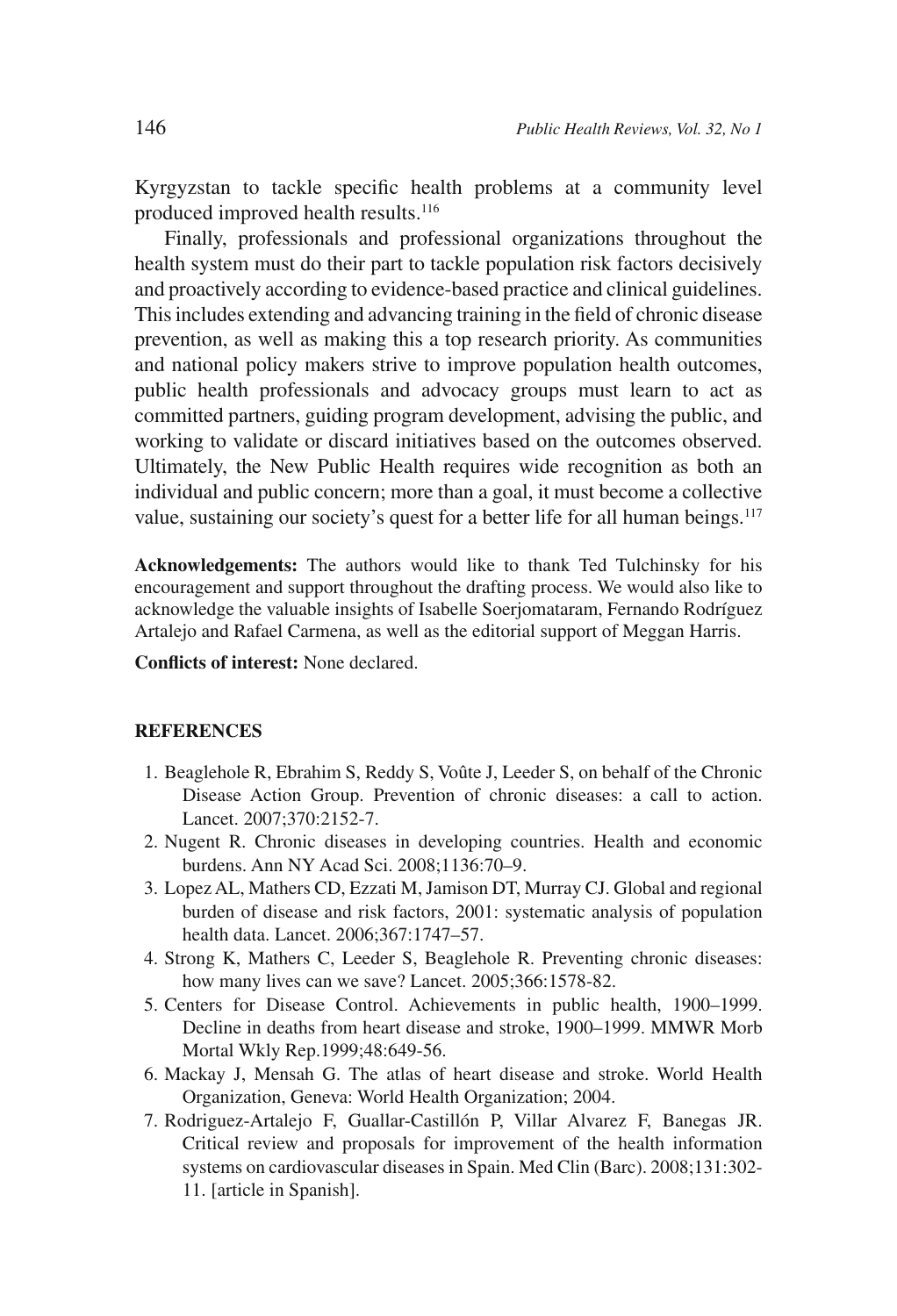- 8. World Health Organization. Cardiovascular diseases (CVDs) fact sheet 317. [online]. Available from URL: http://www.who.int/mediacentre/factsheets/fs317/ en/index.html (Updated September, 2009 and accessed 30 October, 2009).
- 9. Allender S, Scarborough P, Peto V, Rayner M, Leal L, Luengo-Fernandez R, Gray A. European cardiovascular disease statistics 2008. Brussels: European Heart Network: 2008. Available form: URL: http://www.ehnheart.org/content/ SectionIntro.asp?level0=1457&docid=4345 (Accessed 1 November, 2009).
- 10. Appelros P, Stegmayr B, Terént A. Sex differences in stroke epidemiology: a systematic review. Stroke. 2009;40:1082-90.
- 11. Turk WM, Tuite PK, Burke LE. Cardiac health: primary prevention of heart disease in women. Nurs Clin N Am. 2009;44:315–25.
- 12. Kark M, Rasmussen F. High systolic blood pressure increases the risk of obtaining a disability pension because of cardiovascular disease: a cohort study of 903 174 Swedish men. Eur J Cardiovasc Prev Rehabil. 2009;16:597- 602.
- 13. Franco OH, Peeters A, Bonneux L, de Laet C. Blood pressure in adulthood and life expectancy with cardiovascular disease in men and women. Hypertension. 2005;46:280-6.
- 14. Kearney PM, Whelton M, Reynolds K, Muntner P, Whelton PK, He J. Global burden of hypertension: analysis of worldwide data. Lancet. 2005;365:217- 23.
- 15. Chobanian AV. The hypertension paradox more uncontrolled disease despite improved therapy. N Engl J Med. 2009;361:878-87.
- 16. Tesfaye F, Byass P, Wall S. Population based prevalence of high blood pressure among adults in Addis Ababa: uncovering a silent epidemic. BMC Cardiovasc Disord. 2009;9:39.
- 17. Rodgers A, Ezzati M, Vander Hoorn S, Lopez AD, Lin RB, Murray CJ; Comparative Risk Assessment Collaborating Group. Distribution of major health risks: findings from the Global Burden of Disease study. PLoS Med. 2004 Oct;1(1):e27. [Epub 2004 Oct 19].
- 18. Danaei G, Vander Hoorn S, Lopez AD, Murray CJ, Ezzati M; Comparative risk assessment collaborating group (Cancers). Causes of cancer in the world: comparative risk assessment of nine behavioral and environmental risk factors. Lancet. 2005;366:1784-93.
- 19. Soerjomataram I, de Vries E, Pukkala E, Coebergh JW. Excess of cancers in Europe: a study of eleven major cancers amenable to lifestyle change. Int J Cancer. 2007;120:1336-43.
- 20. Ferlay J, Bray F, Pisani P, Parkin DM. GLOBOCAN 2002; Cancer incidence, mortality and prevalence worldwide IARC CancerBase No. 5, version 2.0 Lyon (France): IARC Press; 2004.
- 21. Gracia M, Jemal A, Ward EM, Center MM, Hao Y, Siegel RL, et al. Global cancer facts & figures 2007. Atlanta, (GA): American Cancer Society; 2007. Available from URL: http://www.cancer.org/downloads/STT/Global\_Cancer\_ Facts and Figures 2007 rev.pdf (Accessed 31 March, 2010).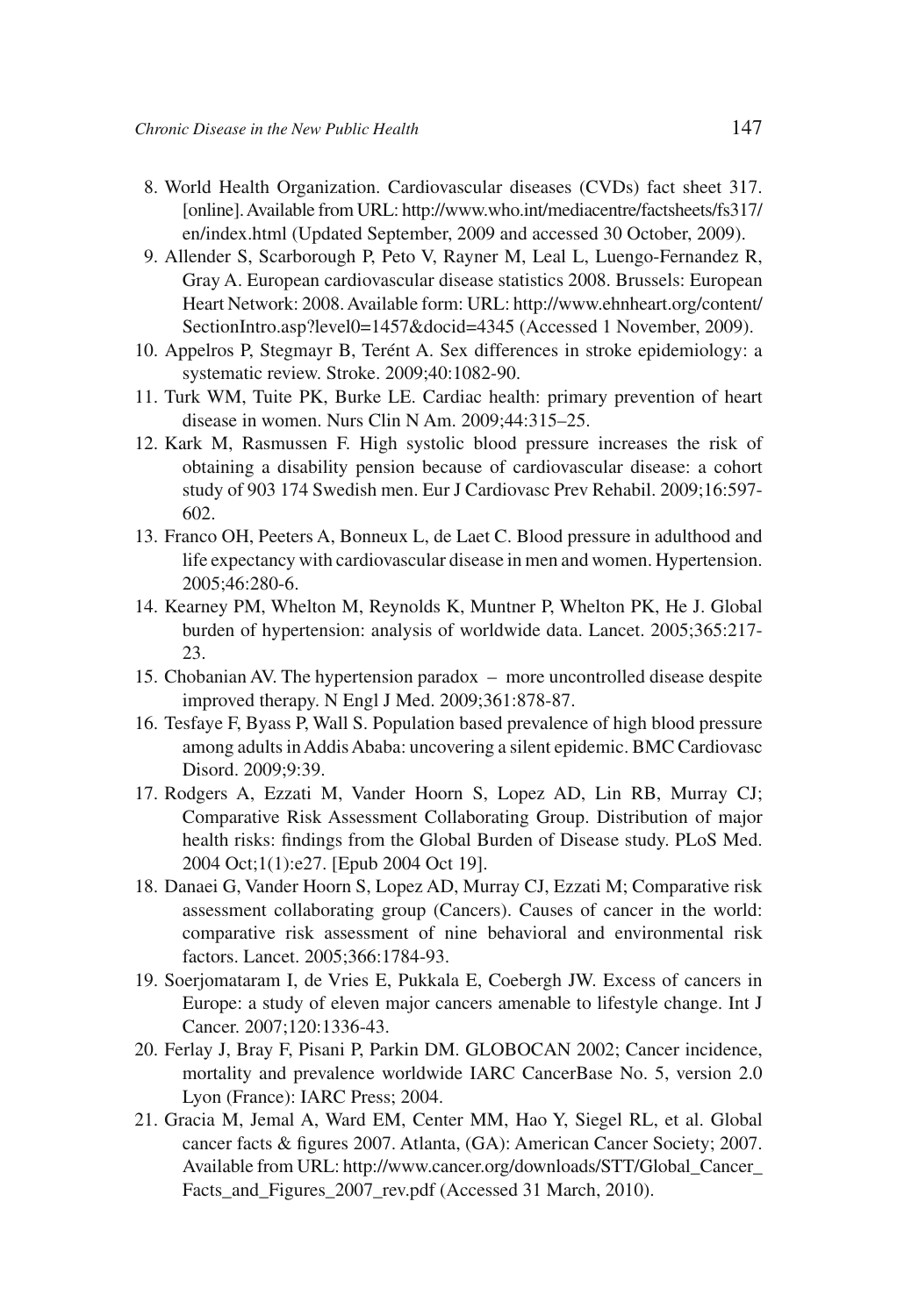- 22. World Health Organization. Factsheet No. 297: Cancer. Available from URL: http://www.who.int/mediacentre/factsheets/fs297/en/ (Posted February, 2009, Accessed 31 March, 2010).
- 23. Hakama M, Coleman MP, Alexe DM, Auvinen A. Cancer screening: evidence and practice in Europe 2008. Eur J Cancer. 2008;44:1404-13.
- 24. Harper DM, Franco EL, Wheeler CM, Moscicki AB, Romanowski B, Roteli-Martins CM, et al. Sustained efficacy up to 4.5 years of a bivalent L1 viruslike particle vaccine against human papillomavirus types 16 and 18: follow-up from a randomised control trial. Lancet. 2006;367:1247-55.
- 25. Castellsagué X, Díaz M, de Sanjosé S, Muñoz N, Herrero R, Franceschi S, et al. Worldwide human papillomavirus etiology of cervical adenocarcinoma and its cofactors: implications for screening and prevention. J Natl Cancer Inst. 2006;98:303-15.
- 26. Martinez-Hervas S, Romero P, Hevilla EB, Real JT, Priego A, Martin-Moreno JM, et al. Classical cardiovascular risk factors according to fasting plasma glucose levels. Eur J Intern Med. 2008;19:209-13.
- 27. Tuomilehto J, Rastenyte D, Qiao Q, Jakovljevic D. Epidemiology of macrovascular disease and hypertension in diabetes mellitus. In: De Fronso RA, Ferrannini E, Keen H, Zimmet P, editors. International Textbook of Diabetes Mellitus, 3rd ed. Milan: John Wiley & Sons;2004. p 1345–70.
- 28. Australian Institute of Health and Welfare: Diabetes: Australian facts 2008. Diabetes series no. 8. Cat. No. CVD 40. Canberra: Australian Institute of Health and Welfare; 2008.
- 29. Unwin N, Whiting D, Gan D, Jacqmain O, Ghyoot G. Eds. IDF Diabetes Atlas, 4th Ed. International Diabetes Federation, 2009. Available from http://www. diabetesatlas.org/ (Accessed 31 March, 2010).
- 30. Zimmet P. Preventing diabetic complications: a primary care perspective. Diabetes Res Clin Pract. 2009;84:107-16.
- 31. Lieberman LS. Dietary, evolutionary, and modernizing influences on the prevalence of type 2 diabetes. Annu Rev Nutr. 2003;23:345-77.
- 32. Stuckler D. Population causes and consequences of leading chronic diseases: a comparative analysis of prevailing explanations. Milbank Q. 2008;86:273- 326.
- 33. Ezzati M, Hoorn SV, Rodgers A, Lopez AD, Mathers CD, Murray CJ; Comparative Risk Assessment Collaborating Group. Estimates of global and regional potential health gains from reducing multiple major risk factors. Lancet. 2003;362:271-80. Erratum in: Lancet. 2005;365:28.
- 34. Ahluwalia IB, Mack KA, Murphy W, Mokdad AH, Bales VS. State-specific prevalence of selected chronic disease-related characteristics – behavioral risk factor surveillance system, 2001. MMWR Morb Mortal Wkly Rep. 2003;52(SS08);1-80.
- 35. Report of the Advisory Committee to the Surgeon General of the Public Health Service. Smoking and health. Public Health Service Publication. No. 1103. Washington (DC): U.S. Government Printing Office; 1964.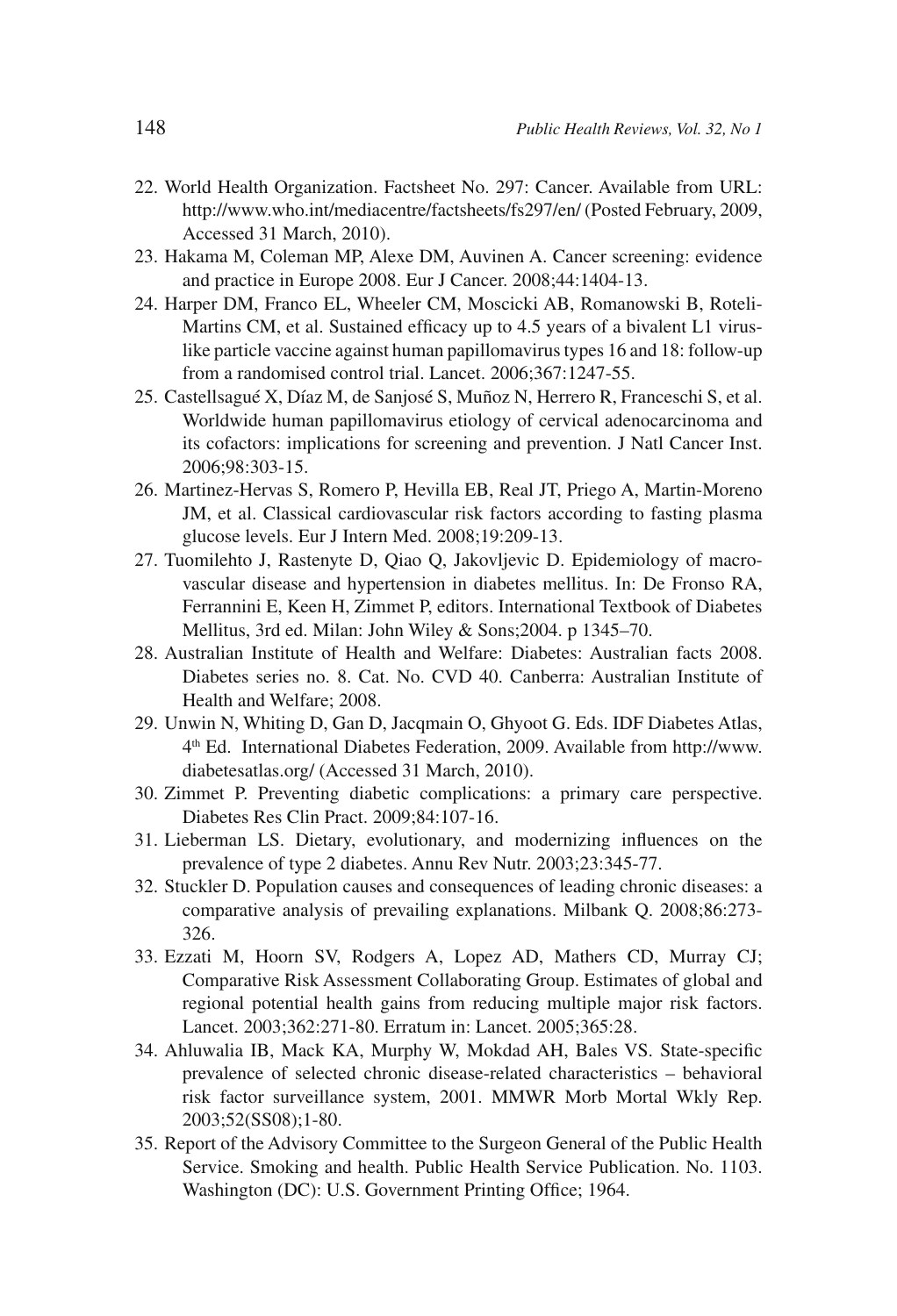- 36. Corrêa PC, Barreto SM, Passos VM. Smoking-attributable mortality and years of potential life lost in 16 Brazilian capitals, 2003: a prevalence-based study. BMC Public Health. 2009;9:206.
- 37. Ezzati M, Lopez AD, Rodgers A, Vander Hoorn S, Murray CJ; Comparative Risk Assessment Collaborating Group. Selected major risk factors and global and regional burden of disease. Lancet. 2002;360:1347-60.
- 38. Ezzati M, Lopez AD. Regional, disease specific patterns of smoking-attributable mortality in 2000. Tob Control. 2004; 13:388-95.
- 39. International Agency for Research on Cancer. Tobacco smoke and involuntary smoking. IARC Monogr Evaluat Carcinog Risks Hum.Vol. 83. Lyon (France): IARC; 2004; 83:1-1438.
- 40. Dreyer L, Winther JF, Pukkala E, Andersen A. Avoidable cancers in the Nordic countries. Tobacco smoking*.* APMIS Suppl. 1997;76:9-47.
- 41. Glantz SA, Parmley WW. Passive smoking and heart disease: mechanisms and risk. JAMA. 1995; 273:1047–1053.
- 42. Ockene IS, Miller NH., for the American Heart Association Task Force on Risk Reduction. Cigarette smoking, cardiovascular disease, and stroke: a statement for healthcare professionals. Circulation. 1997;96:3243–7.
- 43. Bonita R. Epidemiology of stroke. Lancet. 1992;339:342-4.
- 44. Burke AP, Farb A, Malcom GT, Liang YH, Smialek J, Virmani R. Coronary risk factors and plaque morphology in men with coronary disease who died suddenly. N Engl J Med. 1997;336:1276–82.
- 45. Wells AJ. Passive smoking as a cause of heart disease. J Am Coll Cardiol. 1994;24:546–54.
- 46. Will JC, Galuska DA, Ford ES, Mokdad A, Calle EF. Cigarette smoking and diabetes mellitus: Evidence of a positive association from a large prospective cohort study. Int J Epidemiol. 2001;30:540-6.
- 47. Bott U, Jörgens V, Grüsser M, Bender R, Mühlauser I, Berger M. Predictors of glycaemic control in type 1 diabetic patients after participation in an intensified treatment and teaching program. Diabet Med. 1994;11:362-71.
- 48. Chase HP, Garg SK, Marshall G, Berg CL, Harris S, Jackson WE. Cigarette smoking increases the risk of albuminuria among subjects with type I diabetes. JAMA. 1991;265:614-7.
- 49. Morrish NJ, Stevens LK, Fuller JH, Jarrett RJ, Keen H. Risk factors for macrovascular disease in diabetes mellitus: the London follow-up to the WHO Multinational Study of Vascular Disease in Diabetics. Diabetologia. 1991;34:590-4.
- 50. World Health Organization. Overweight and obesity (BMI). Health topic page. [Online]. Available from URL: https://apps.who.int/infobase/report.aspx?rid =112&ind=BMI&goButton=Go (Accessed 27 October, 2009).
- 51. Popkin BM. Global changes in diet and activity patterns as drivers of the nutrition transition. Nestle Nutr Workshop Ser Pediatr Program. 2009;63:1- 10, 10-4,259-68.
- 52. Macfarlane DJ, Thomas N. Exercise and diet in weight management: updating what works. Br J Sports Med. 2009; Oct 20. [Epub ahead of print].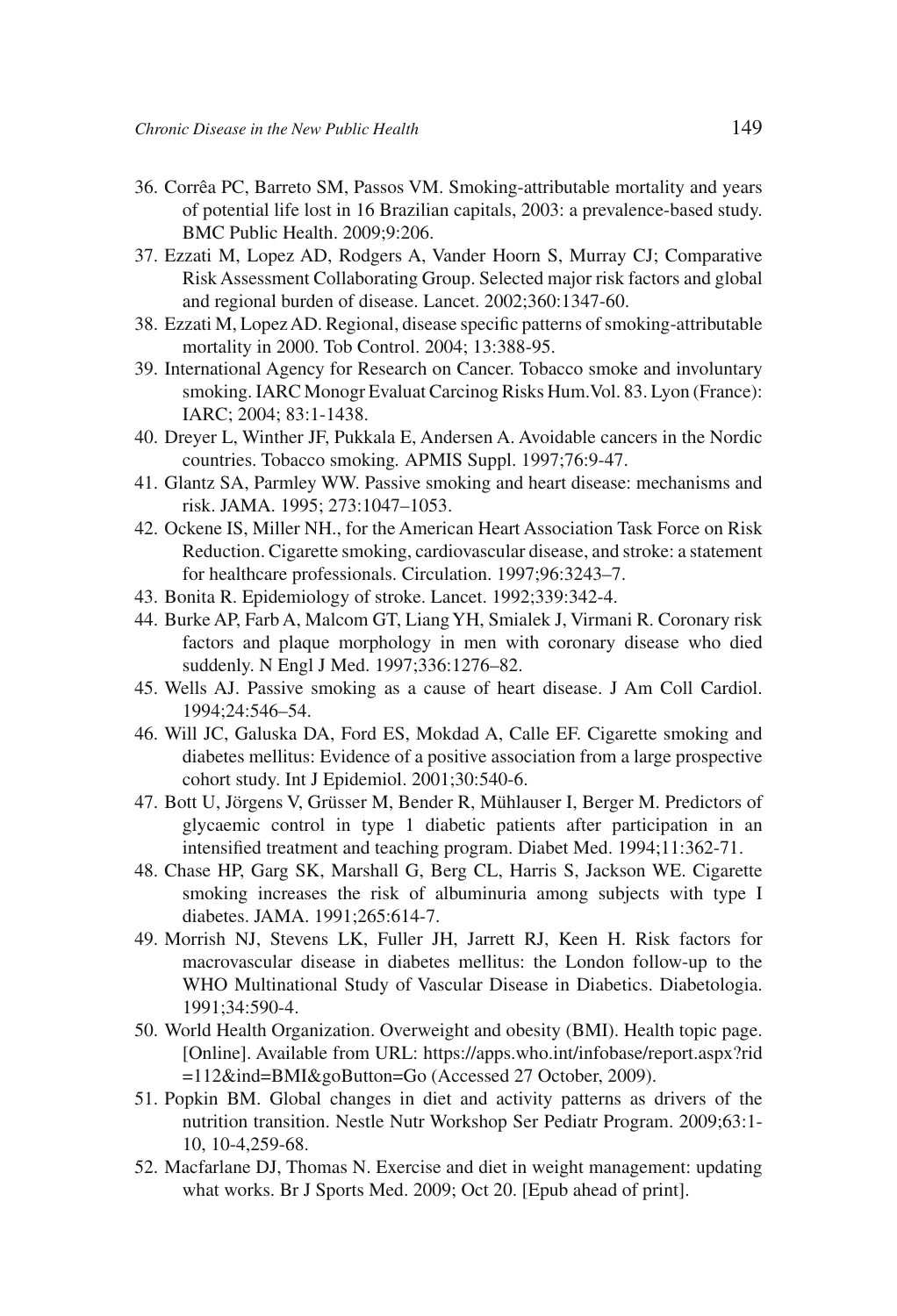- 53. Martínez-González MA, Fernández-Jarne E, Serrano-Martínez M, Marti A, Martinez JA, Martín-Moreno JM. Mediterranean diet and reduction in the risk of a first acute myocardial infarction: an operational healthy dietary score. Eur J Nutr. 2002;41:153-60.
- 54. Guallar E, Aro A, Jiménez FJ, Martín-Moreno JM, Salminen I, van't Veer P, et al. Omega-3 fatty acids in adipose tissue and risk of myocardial infarction: the EURAMIC study. Arterioscler Thromb Vasc Biol 1999;19:1111-8.
- 55. Sui X, LaMonte MJ, Blair SN. Cardiorespiratory fitness and risk of nonfatal cardiovascular disease in women and men with hypertension. Am J Hypertens. 2007;20:608-15.
- 56. Sieverdes JC, Sui X, Lee DC, Church TS, McClain A, Hand GA, et al. Physical activity, cardiorespiratory fitness, and the incidence of type 2 diabetes in a prospective study of men. Br J Sports Med. 2009; July 26; [Epub ahead of print].
- 57. Melzer K, Kayser B, Pichard C. Physical activity: the health benefits outweigh the risks. Curr Opin Clin Nutr Metab Care. 2004;7:641–7.
- 58. Woodcock J, Edwards P, Tonne C, Armstrong BG, Ashiru O, Banister D, et al. Public health benefits of strategies to reduce greenhouse-gas emissions: urban land transport. Lancet. 2009;374:1930-43.
- 59. Yusuf S, Hawken S, Ounpuu S, Dans T, Avezum A, Lanas F et al. Effect of potentially modifiable risk factors associated with myocardial infarction in 52 countries (the INTERHEART study): case-control study. Lancet. 2004;364:937–52.
- 60. Qin L, Knol MJ, Corpeleijn E, Stolk RP. Does physical activity modify the risk of obesity for type 2 diabetes? A review of epidemiological data. Eur J Epidemiol. 2009;25:5-12.
- 61. Tulchinsky TH. Micronutrient deficiency conditions: global health issues. Public Health Reviews 2010;32:243-255.
- 62. Schlipköter U, Flahault A. Communicable diseases: achievements and challenges for public health, Public Health Reviews 2010;32:90-119.
- 63. Parkin DM. The global health burden of infection-associated cancers in the year 2002. Int J Cancer. 2006;118:3030-44.
- 64. Goedert J, Coté T, Virgo P, Scoppa S, Kingma D, Gail M, et al., AIDS-Cancer Match Study Group. Spectrum of AIDS-associated malignant disorders. Lancet. 1998;351:1833-39.
- 65. World Health Organization Europe, Regional Committee for Europe. Gaining health: The European strategy for the prevention and control of noncommunicable diseases. EUR/RC56/Conf.Doc./3. 30 June 2006. Fifty-sixth session. Copenhagen, 11-14 September 2006.
- 66. Franco M, Orduñez P, Caballero B, Tapia Granados JA, Lazo M, Bernal JL, et al..Impact of energy intake, physical activity, and population-wide weight loss on cardiovascular disease and diabetes mortality in Cuba, 1980-2005. Am J Epidemiol. 2007;166:1374-80.
- 67. Schauffler HH, Faer M, Faulkner L, Shore K. Health promotion and disease prevention in health care reform. Am J Prev Med. 1994;10(5 Suppl)1-31.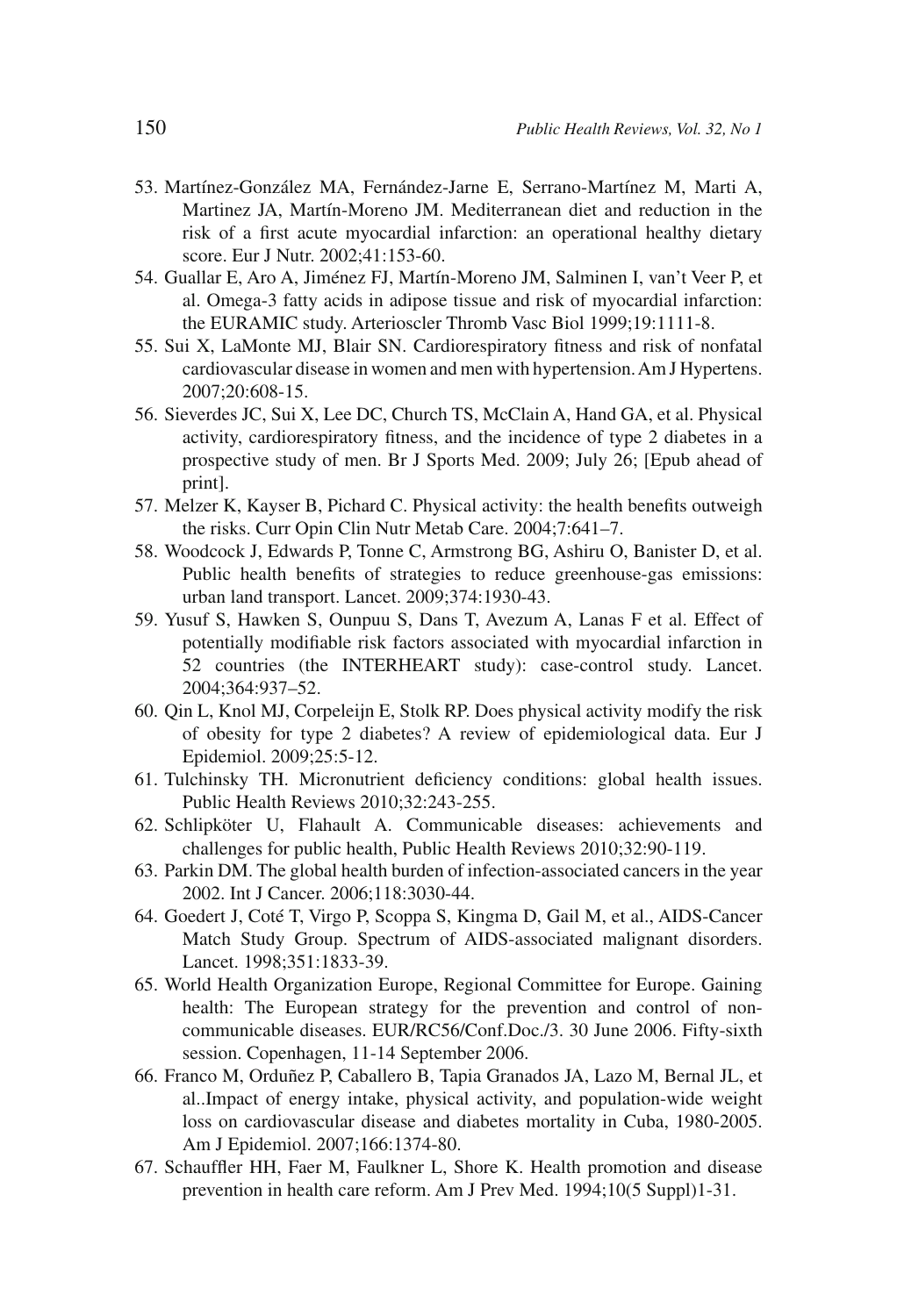- 68. Lalonde M. A new perspective on the health of Canadians. A working document. Ottawa: Government of Canada; 1974. Available from http://www.hc-sc.gc. ca/hcs-sss/alt\_formats/hpb-dgps/pdf/pubs/1974-lalonde/lalonde-eng.pdf (Accessed 31 March, 2010).
- 69. US Department of Health and Human Services. Centers for Disease Control and Prevention. Guide to Community Preventive Services. (Updated 10 February, 2009).
- 70. U.S. Department of Health and Human Services, Agency for Health Care Research and Quality, U.S. Preventive Services Task Force, Guide to clinical preventive services. 2009. (Updated 18 January, 2010).
- 71. Maciosek MV, Coffield AB, Edwards NM, Flottemesch TJ, Goodman MJ, Solberg LI. Priorities among effective clinical preventive services: results of a systematic review and analysis. Am J Prev Med. 2006:31:52-61.
- 72. World Health Organization. WHO Framework Convention on Tobacco Control. Geneva: WHO; 2003.
- 73. Fiore MC, Jaén CR, Baker TB, et al. Treating tobacco use and dependence: 2008 update. Clinical Practice Guideline. Rockville, MD: U.S. Department of Health and Human Services. Public Health Service; 2008.
- 74. de Beber J, Waverly Brigden L. Tobacco control policy: strategies, succeses and setbacks. Washington, DC: World Bank and Research for International Tobacco Control; 2003.
- 75. Cahill K, Moher M, Lancaster T. Workplace interventions for smoking cessation. Cochrane Database of Systematic Reviews. 2008; Issue 4.Art. No.: CD003440.
- 76. Stead LF, Perera R, Lancaster T. Telephone counseling for smoking cessation. Cochrane Database of Systematic Reviews. 2006; Issue 3. Art No.:CD002850.
- 77. Perdue WC, Stone LA, Goslin LO. The built environment and its relationship to the public's health: the legal framework. Am J Public Health. 2003;93:1390- 94.
- 78. U.S. Department of Health and Human Services. Centers for Disease Control and Prevention. Physical activity for everyone: guidelines. November 5, 2008.
- 79. Gostin LO. Law as a tool to facilitate healthier lifestyles and prevent obesity. JAMA. 2007;297:87-90.
- 80. U.S. GAO. School lunch program: efforts needed to improve nutrition and encourage healthy eating. GAO-03-506. Washington, DC. U.S. Government Accounting Office; 2003.
- 81. Institute of Medicine. Food marketing to children and youth: threat or opportunity? Washington, D.C.: National Academies Press; 2006.
- 82. Jacobson MF, Brownell KD. Small taxes on soft drinks and snack foods to promote health. Am J Public Health. 2000;90:854-7.
- 83. Bibbins-Domingo K, Chertow GM, Coxson PG, Moran A, Lightwood JM, Pletcher MJ, et al. Projected effect of dietary salt reductions on future cardiovascular disease. New Engl J Med. 2010 Jan 20. [Epub ahead of print].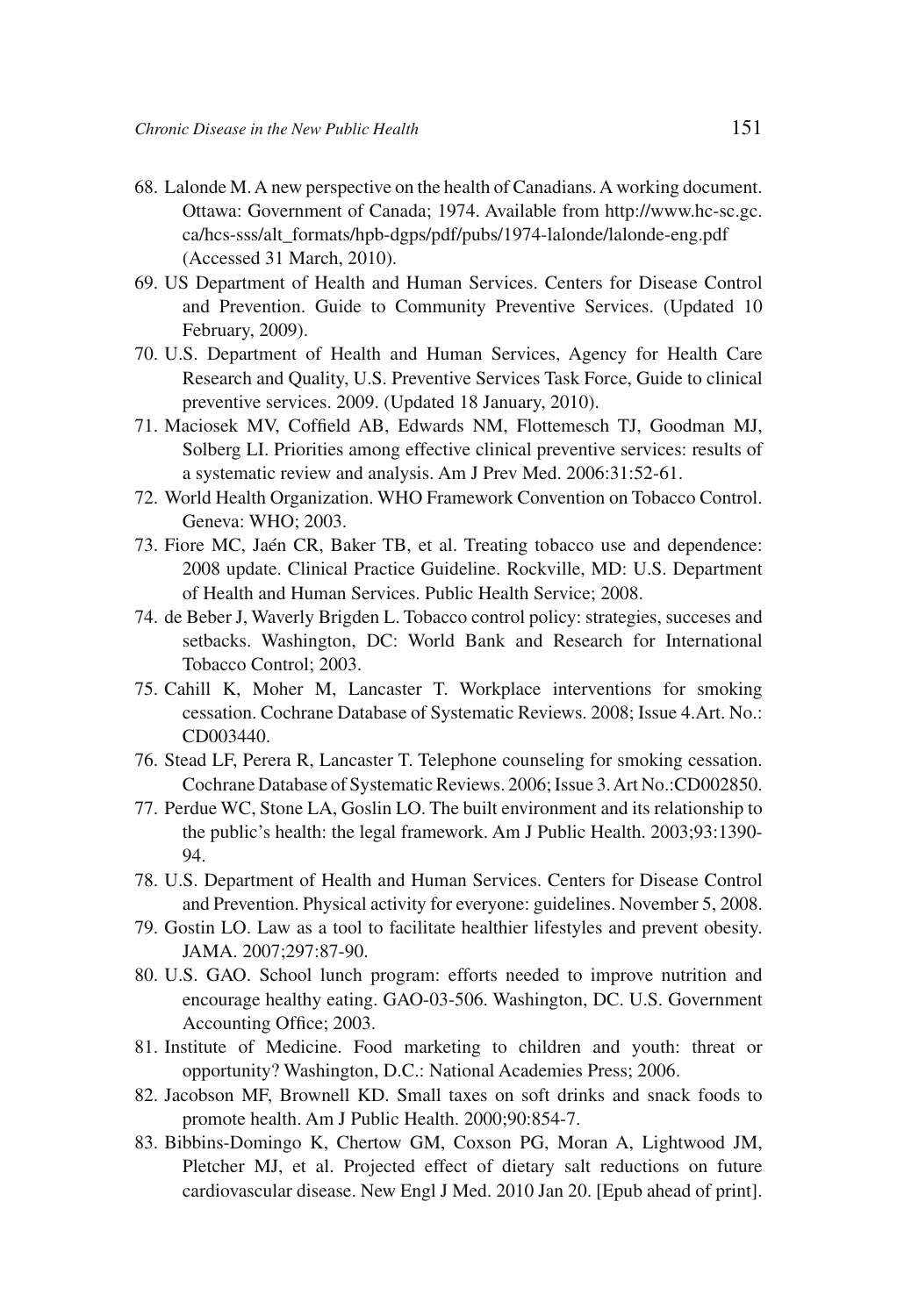- 84. Asaria P, Chisholm D, Mathers C, Ezzati M, Beaglehole R. Chronic disease prevention: health effects and financial costs of strategies to reduce salt intake and control tobacco use. Lancet. 2007;370:2044-53.
- 85. Mair JS, Pierce MW, Teret SP. The use of zoning to restrict fast food outlets: a potencial strategy to combat obesity. The Center for the Law and Public Health. October 2005.
- 86. Health policy priorities..Washington, DC: Partnership for Prevention; 2005. Available from URL: http://www.prevent.org/images/stories/health\_policy. pdf (Accessed 31 March, 2010).
- 87. PAHO/WHO Task Force. Trans fats free Americas: conclusions and recommendations. April 26-27 2007.
- 88. World Health Organization, the World Food Program and the United Nations Childrens Fund. Joint statement: Preventing and controlling micronutrient deficiencias in populations affected by an emergency. Geneva: World Health Organization; 2007.
- 89. Tyrovolas S, Panagiotakos DB. The role of Mediterranean type of diet on the development of cancer and cardiovascular disease, in the elderly: A systematic review. Maturitas. 2010;65:122-30.
- 90. Martinez-Gonzalez MA, Bes-Rastrollo M, Serra-Majem L, Lairon D, Estruch R, Trichopoulou A. Mediterranean food pattern and the primary prevention of chronic disease: recent developments. Nutr Rev. 2009;67:S111-6.
- 91. Estruch R, Martínez-González MA, Corella D, Salas-Salvadó J, Ruiz-Gutiérrez V, Covas MI, et al. PREDIMED Study Investigators. Effects of a Mediterranean-style diet on cardiovascular risk factors: a randomized trial. Ann Intern Med. 2006;145:1-11.
- 92. Martínez-González MA, de la Fuente-Arrillaga C, Nunez-Cordoba JM, Basterra-Gortari FJ, Beunza JJ, Vazquez Z, et al. Adherence to Mediterranean diet and risk of developing diabetes: prospective cohort study. BMJ. 2008;336:1348-51.
- 93. Barton RL, Whitehead K. A review of community based healthy eating interventions. J Hum Nutr Diet. August 2008;21:378-9.
- 94. Rolls B, Ello-Martin JA, Tohill BC. What can intervention studies tell us about the relationship between fruit and vegetable consumption and weight management? Nutrition Reviews. 2008;62:1-17.
- 95. World Cancer Research Fund & American Institute of Cancer Research. The second expert report: Food, nutrition, physical activity and the prevention of cancer - a global perspective. Part 2, Evidence and Judgements; Chapter 4. Foods and Drinks. Washington (DC): American Institute for Cancer Research; 2007. Available from URL: http://www.dietandcancerreport.org/downloads/ chapters/chapter\_04.pdf (Accessed 19 August, 2009).
- 96. World Health Organization. Food and Agriculture Organization of the United Nations. Diet, nutrition and the prevention of chronic diseases. Report of a joint WHO/FAO expert consultation, Geneva, 28 January - 1 February 2002. WHO Technical Report Series 916. Geneva: World Health Organization; 2003. Available from http://whqlibdoc.who.int/trs/WHO\_trs\_916.pdf (Accessed 31 March, 2010).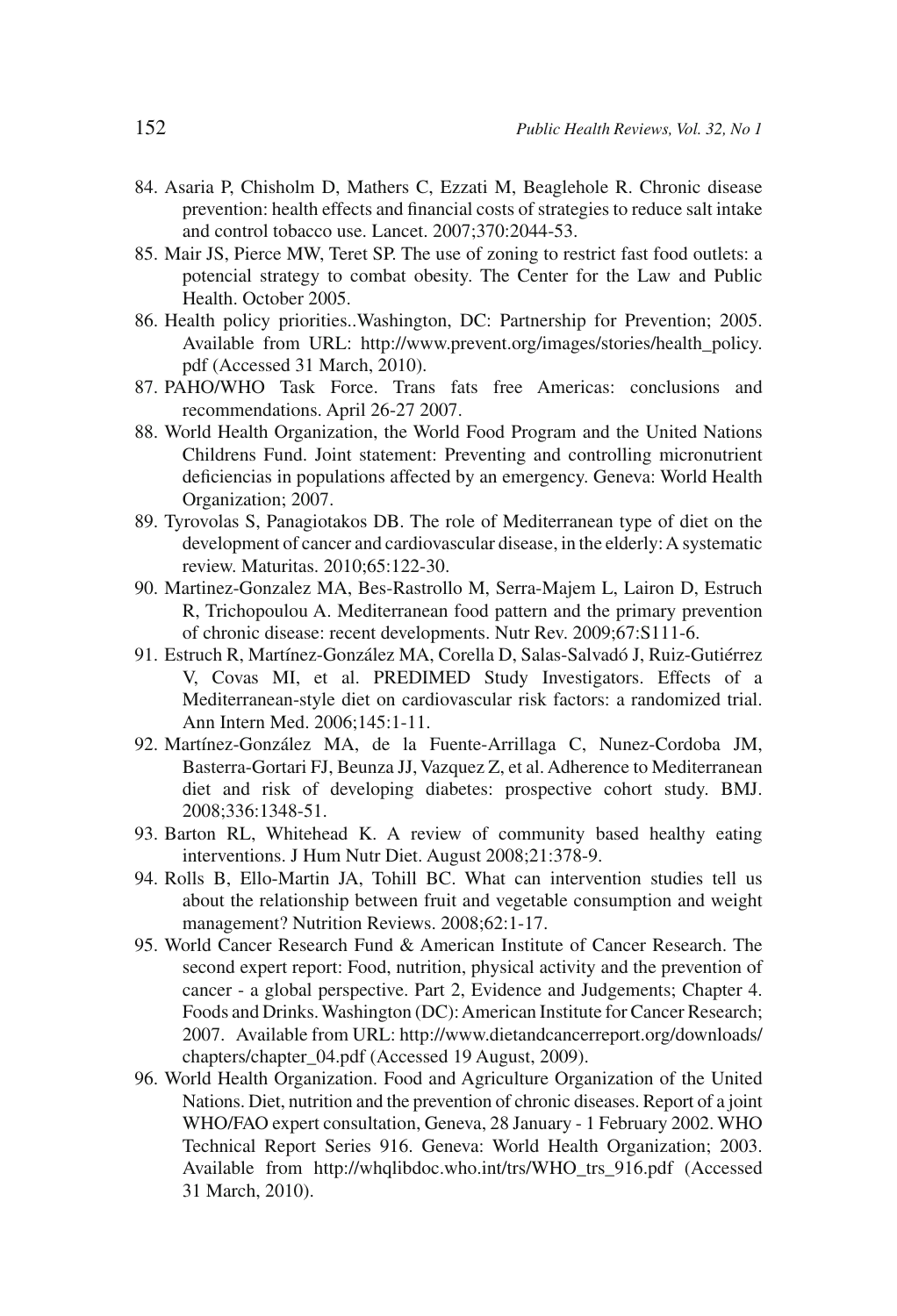- 97. Woodside JV, McCall D, McGartland C, Young IS. Dietary intake vs. supplement use. Proceedings of the Nutrition Society. 2005;64:543-53.
- 98. Dangour AD, Sibson VL, Fletcher AE. Hormones and supplements: do they work? micronutrient supplementation in later life: limited evidence for benefit. The J Gerontol A Biol Sci Med Sci. 2004;59:B659-73.
- 99. Yach D, Kellogg M, Voute J. Chronic diseases: an increasing challenge in developing countries. Trans R Soc Trop Med Hyg. 2005;99:321-4.
- 100. European code against cancer and scientific justification: third version (2003). Europe Against Cancer. 2003. Available from URL: http://www.cancercode. org/code.htm (Accessed 31 March, 2010).
- 101. Fourth Joint Task Force of the European Society of Cardiology and other societies on cardiovascular disease prevention in clinical practice. European guidelines on cardiovascular disease prevention in clinical practice: full text. Eur J Cardiovasc Prev Rehabil. 2007;14 Suppl 2:S1-113.
- 102. U.S. Department of Health and Human Services, National Institutes of Health, National Heart Lung and Blood Institute. JNC 7 Express. The seventh report of the joint national committee on prevention, detection, evaluation and treatment of high blood pressure. NIH Publication No. 03-5233. Bethesda, MD: National heart Lung and Blood Institute: 2003.
- 103. Mancia G, Laurent S, Agabiti-Rosei E, Ambrosioni E, Burnier M, Caulfield MJ, et al. Reappraisal of European guidelines on hypertension management: a European Society of Hypertension Task Force document. J Hypertens. 2009;Oct 15. [Epub ahead of print].
- 104. National Heart, Lung and Blood Institute, National Institutes of Health, US Department of Health and Human Services. Third report of the national cholesterol education program expert panel on detection, evaluation and treatment of high blood cholesterol in adults (Adult treatment panel III). NIH Publication No. 01-3670. Washington DC: U.S. Department of Health and Human Services; 2001.
- 105. Markowitz LE, Dunne EF, Saraiya M, Lawson HW, Chesson H, Unger ER. Quadrivalent Human Papillomavirus vaccine: recommendations of the Advisory Committee on Immunization Practices (ACIP). MMWR Recomm Rep. 2007;56 (RR-01):1-24.
- 106. Mast EE, Weinbaum CM, Fiore AE, Alter MJ, Bell BP, Finelli L, et al. Comprehensive immunization strategy to eliminate transmission of hepatitis B virus infection in the United States. Recommendations of the Advisory Committee on Immunization Practices (ACIP) part two: immunization of adults. MMWR Morb Mort Wkly Rep. 2006;55(RR-16):1-33.
- 107. WHO. 2008-2013 Action Plan for the Global Strategy for the Prevention and Control of Noncommunicable Diseases. Geneva: World Health Organization, 2008.
- 108. Nabel EG, Stevens S, Smith R. Combating chronic disease in developing countries – partners in progress. Lancet. 2009; 373:2004-6.